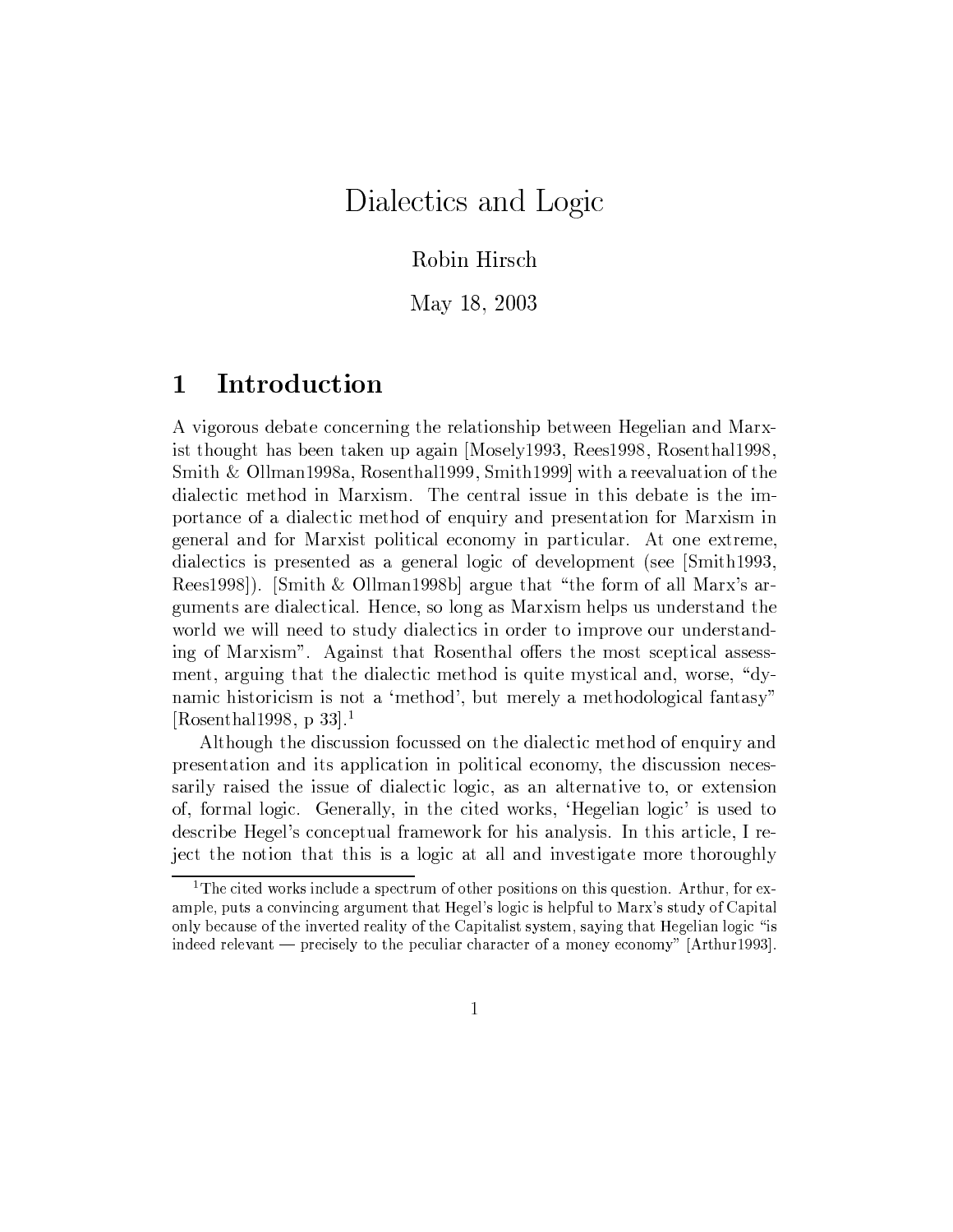the relationship between dialectics and formal logic. Thus I support Rosenthal's project of freeing Marxism from some of the more mystical aspects of Hegelian thinking, without committing the errors of the analytic Marxists who threw out the tenets of Marxism as well as those of Hegelianism.

**Dialectics and Logic** Dialectics and formal logic are sometimes posed as two contrasting forms of reasoning. In this contrast, formal logic is appropriate for reasoning about static properties of separate objects involving no interaction. To deal with change and interaction it is necessary to use the dialectic approach. In some accounts, these two subjects are seen as complementary. Accordingly, formal logic is not wrong, it is just too restricted in its domain of application. Dialectic logic generalises formal reasoning and goes beyond it. To use an analogy, this is like the relationship between the theory of relativity and Newtonian mechanics. Newtonian mechanics can be explained by relativity theory and is fairly accurate, provided you deal only with speeds much slower than the speed of light. And so formal logic is not wrong, provided you restrict yourself to properties which are static and lifeless. Once you start reasoning about change and interaction you must move from formal to dialectic logic (see, for example, Smith 1999, page 232]). Arthur wrote that "Dialectic(s) grasps phenomena in their interconnectedness, something beyond the capacity of analytical reason and linear logic" [Arthur1998]. Trotsky used the metaphor of elementary and higher mathematics to explain the relationship between formal logic and dialectic logic.

There are other expositions of the theory of dialectics which present it in opposition to formal logic. For example, Novack writes

"The ruling ideas of the ruling class in logical science today are the ideas of formal logic lowered to the level of common sense. All the opponents and critics of dialectics stand upon the ground of formal logic, whether or not they are fully aware of their position or will honestly admit it." [Novack1973, page 28]

The problem with these views is firstly that it is not clear in what sense dialectics is a logic. Also, when formal logic is counter-posed to dialectics, formal logic is usually taken to be the syllogism of Aristotle, even though the subject has advanced considerably since classical times. A further difficulty in considering the relationship between formal and dialectic reasoning is that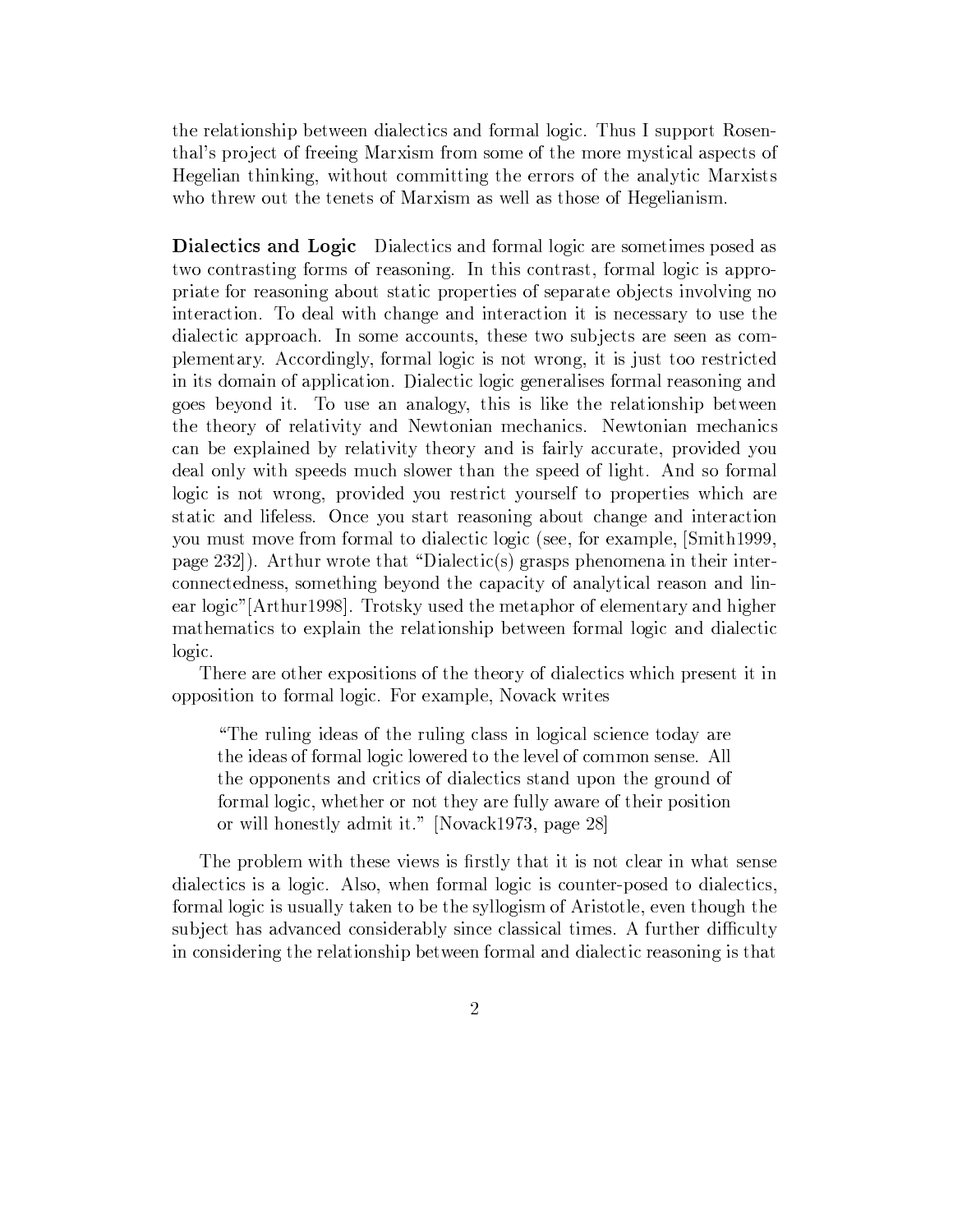in the latter view there are contradictions existing in reality, whereas in the former view this is completely impossible.

 $\bm{v}\in\mathbb{R}^d$  , we can after the  $\bm{v}\in\mathbb{R}^d$  and  $\bm{v}\in\mathbb{R}^d$ will seem unscientific and its strengths will be overlooked. In this article ºcZR\\^d:ZZRQi\_\*hl\\*b`aQib\_th\_\*`a\^VWQi\_thTQiYj \_rYM\_SrVa\\*\_\*`\_-Z2O-\_\*d:b\mUtOy\VckeVa\^O2QlUrX:Y 
 *phies* and the correct framework for a scientific method of understanding the world, but I reject the notion that dialectics is a *logic*. I investigate the rela- $\blacksquare$  $\blacksquare$  $\overline{\phantom{Z}\!}$  and  $\overline{\phantom{Z}\!}$  and  $\overline{\phantom{Z}\!}$  are  $\overline{\phantom{Z}\!}$  . The  $\overline{\phantom{Z}\!}$ process. In its early history formal logic was a subject that was restricted  $\mathcal{M}$  $\,=\,$ argue that dialectics is not a logic at all, but a philosophical and conceptual framework, much more powerful than its rivals. Thus the two approaches are really dealing with different things and certainly should not be seen as opposing each other.

## µD-MKtI

 $\mathbb{R}$  auz $\mathbb{R}$  $N$  are the UrXeS-f2's and the UrXeS-f2's fact that the UrXeS-f2's fact that the UrXeS-f2's fact that the UrXeS-f2's fact that the UrXeS-f2's fact that the UrXeS-f2's fact that the UrXeS-f2's fact that the UrXeS-f2's fact  $\blacksquare$ permissible to make a certain deduction and when it is not. This definition  $r$  iw distribution is a function of  $U$  and  $U$ In logic there is much excellent research which has no obvious connection  $\mathcal{C}$  and  $\mathcal{C}$  and  $\mathcal{C}$  are described as  $\mathcal{C}$  and  $\mathcal{C}$  and  $\mathcal{C}$ logic will perhaps find this definition too restrictive in that it almost certainly  $V$  and the U-Xe's decomposition  $V$  and  $V$  are  $\mathcal{V}$  and  $\mathcal{V}$  and  $\mathcal{V}$ outd2`c\_o8U-Vaki:UyYjVaki:UyYjVaki:UyYjVaki:UyYjVaki:UyYjVaki:UyYjVaki:UyYjVaki:UyYjVaki:UyYjVaki:UyYjVaki:UyY  $\mathcal{L}=\mathcal{L}=\mathcal{L}=\mathcal{L}=\mathcal{L}=\mathcal{L}=\mathcal{L}=\mathcal{L}=\mathcal{L}=\mathcal{L}=\mathcal{L}=\mathcal{L}=\mathcal{L}=\mathcal{L}=\mathcal{L}=\mathcal{L}=\mathcal{L}=\mathcal{L}=\mathcal{L}=\mathcal{L}=\mathcal{L}=\mathcal{L}=\mathcal{L}=\mathcal{L}=\mathcal{L}=\mathcal{L}=\mathcal{L}=\mathcal{L}=\mathcal{L}=\mathcal{L}=\mathcal{L}=\mathcal{L}=\mathcal{L}=\mathcal{L}=\mathcal{L}=\mathcal{L}=\mathcal{$ 

 $\blacksquare$  and the state different conditions of the difference of  $\blacksquare$ the content of an argument. If I point a gun at you and demand your money,  $\blacksquare$ are unambiguous rules that tell us whether a deduction is correct, or at least consistent, or not. A formal logic must in no way depend on contextual knowledge of a particular problem domain, nor on intuition or any factors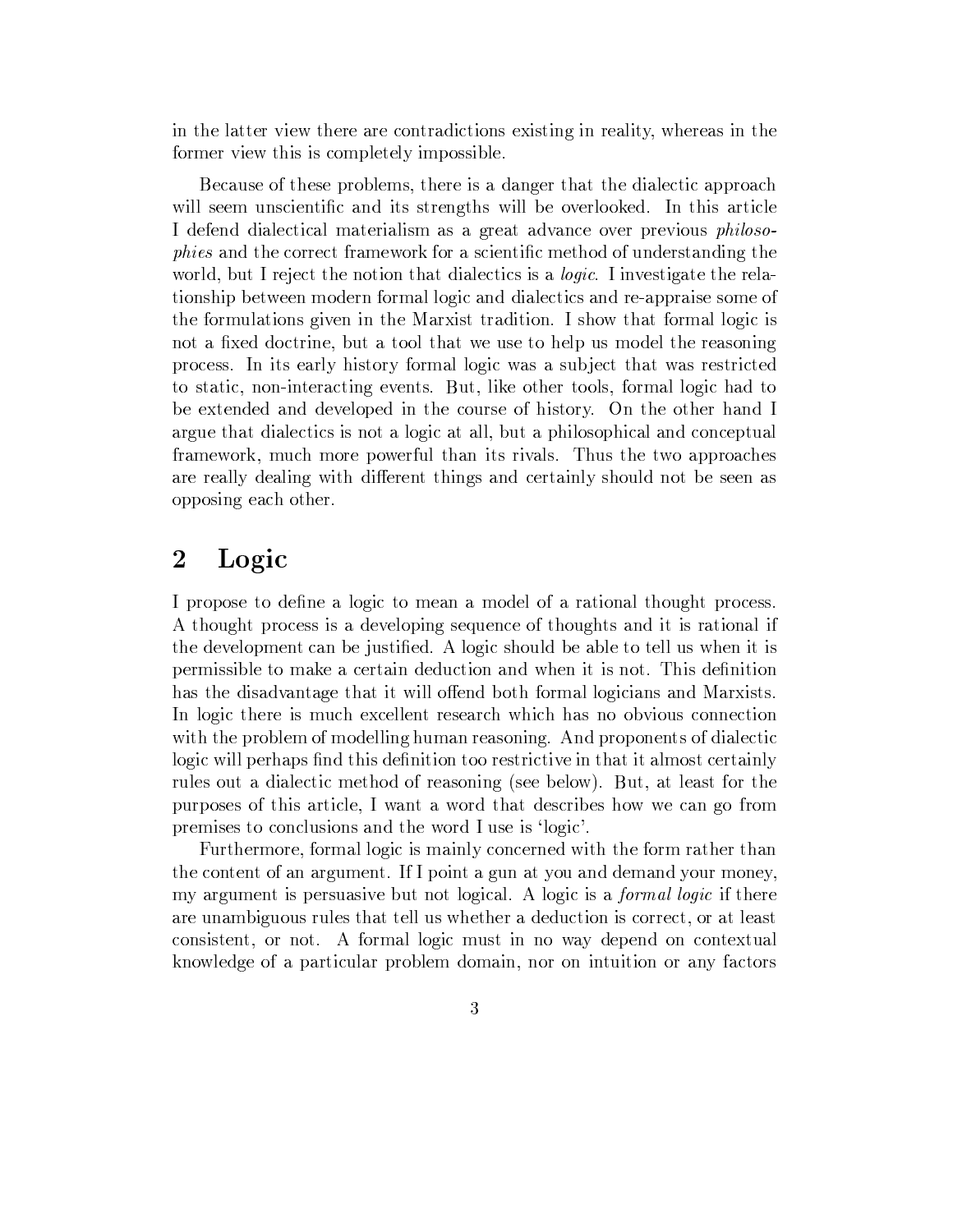which are not clear and explicit. This separation of form from content in logic is criticised by dialectitions and we'll consider these criticisms later. Still, it should be acknowledged that formal logic has great strengths: the process of reasoning is made clear and transparent.

Marxists have made serious criticisms of formal logic but unfortunately the main part of the Marxist literature deals with that form of logic expounded by Aristotle, over 2300 years ago. So here I give a very brief account of some of the key episodes in the development of logic.

Before Aristotle's time it was not thought necessary to formalise the deductive process. Elementary properties of numbers and geometry were taken to be self-evident truths. But following the discovery of irrational numbers at the time of Pythagoras, Greek mathematics entered a crisis [Szabo1978]. Concepts of number and arithmetic, having previously been considered as reliable and beyond all questioning, were shown to be problematic. The Greek philosophers responded partly by adopting geometry instead of arithmetic as a solid foundation of knowledge, but at the same time they no longer trusted their intuition, so they wanted a system of reasoning in which every step in a deduction was clearly justified.

The Aristotelean syllogism was the first great system of formalising the laws of rational thought. At its heart there were three principles.

- The law of identity For any object, x, we have x is x.
- The law of non-contradiction Nothing is allowed to have the predicate P and simultaneously the predicate not- $P$ .
- **The law of excluded middle** Everything has either the predicate  $P$  or the predicate not- $P$ .

Here a predicate is any property that may or may not apply to an individual, e.g. 'mortality' is a predicate that applies to an individual, say Socrates. Thus 'Socrates is mortal' is a basic proposition in Aristotle's system. Based on these three elementary laws there were a number of *syllogisms* which were rules about correct inferences that could be made from given premises. An example of such a syllogism is the following:

Socrates is a man, All men are mortal, Therefore Socrates is mortal.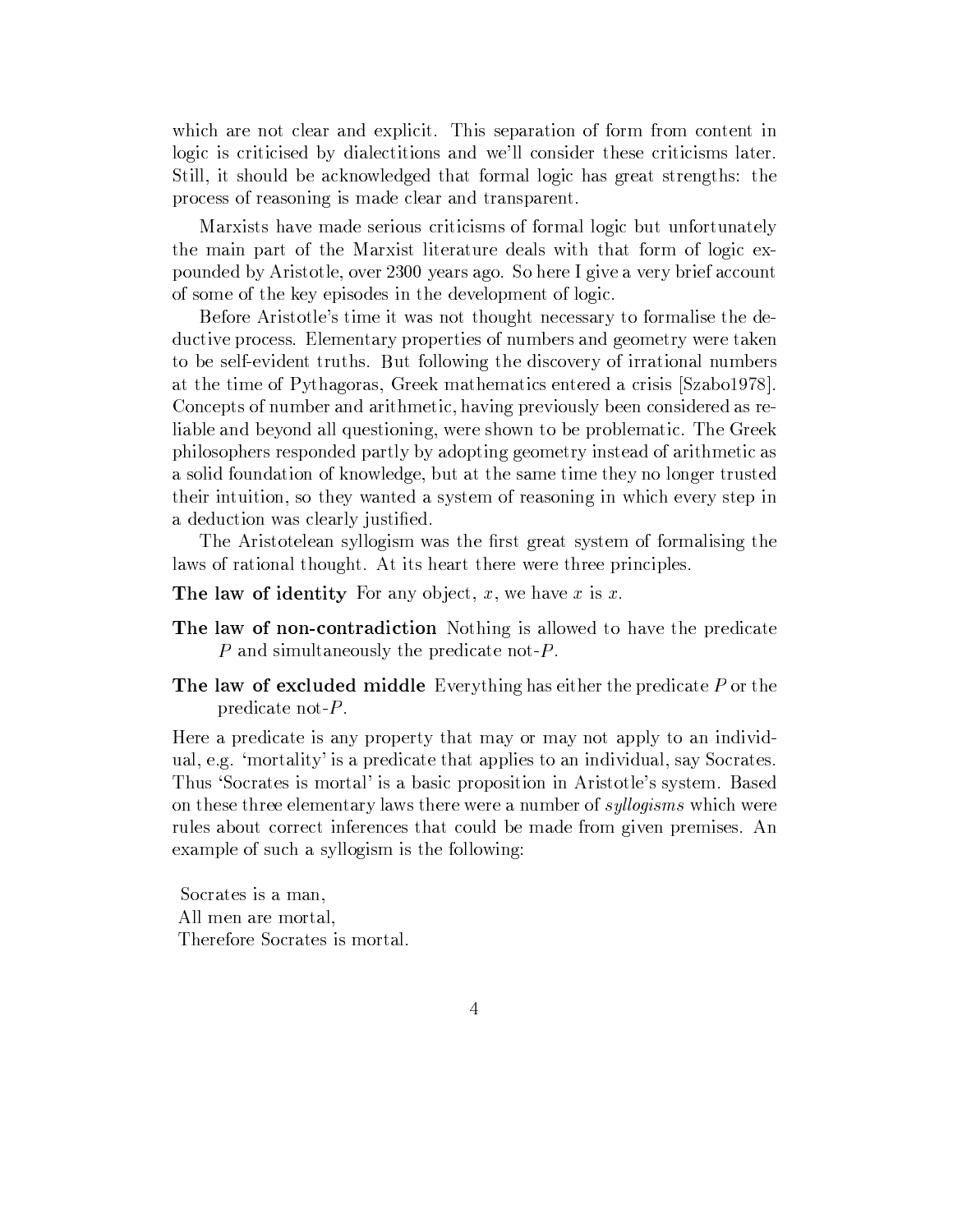As I mentioned, the basic propositions are predicates applied to single individuals. Aristotle considers relations *between* different objects to be a very problematic field and not really suitable for formalisation<sup>2</sup>. The problem of properties which change in time is not dealt with.

Until relatively recently this form of reasoning remained unchallenged. Indeed Kant [Kant1992] had argued that

Since Aristotle's time Logic has not gained much in extent, as indeed nature forbids it should. ... Aristotle has omitted no essential point of the understanding; we have only become more accurate, methodical, and orderly.

Yet since Kant, formal logic has undergone revolutionary changes. If formal logic is to be criticized, it must be in its modern form.

Augustus De Morgan was one of the first formal logicians to criticize the Aristotelean syllogism. De Morgan was interested in modelling the laws of rational thought and found the syllogism inadequate in two ways. It was *expressively* inadequate, because it could not express relations between things, only properties of single objects. And it was *deductively* inadequate, because properties of relations could not be deduced using the laws of the syllogism. In 1860 he wrote:-

Accordingly, all logical relation is affirmed to be reducible to *identity A* is A, to *non-contradiction*, Nothing both A and not-A, and to excluded middle, Everything either A or not-A. These three principles, it is affirmed, dictate all the forms of inference, and evolve all the canons of syllogism. I am not prepared to deny the truth of either of these propositions, at least when  $A$  is not self-contradictory, but I cannot see how, alone, they are competent to the functions assigned. I see that they distinguish truth from falsehood: but I do not see that they, again alone, either distinguish or evolve one truth from another. [de Morgan1860]

So De Morgan attempted to develop a modern formalism which could overcome some of these limitations. The formalism he chose was an abstract algebra of binary relations. Algebra was increasingly successful in the 19<sup>th</sup> century and De Morgan was particularly impressed by the calculus of propositions invented by the Irishman George Boole — what we now call *Boolean algebra*. De Morgan wrote

<sup>&</sup>lt;sup>2</sup>See Aristotle's *Categories* chapter 7 in [Aristotle1963].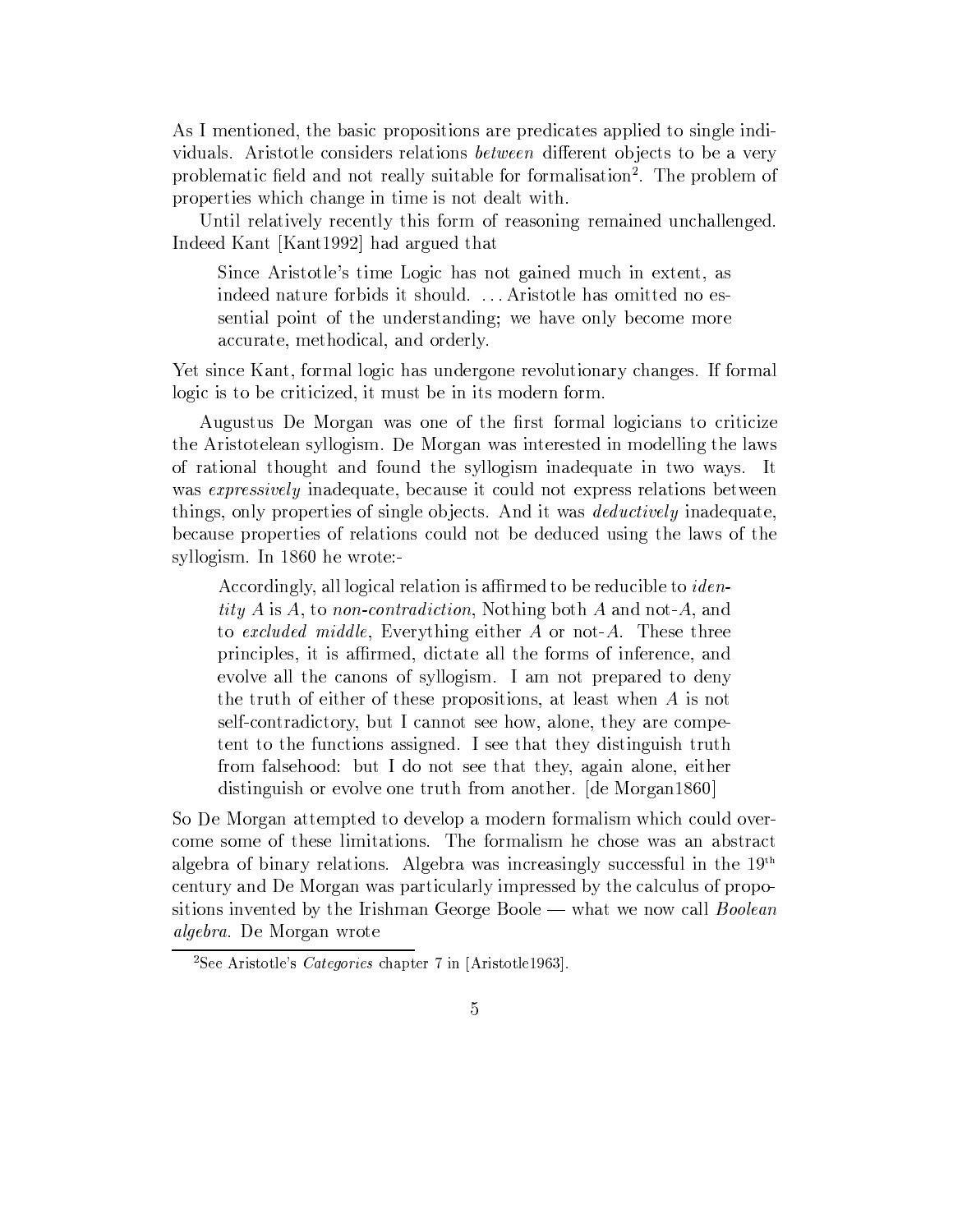When the ideas thrown out by Mr Boole shall have borne their full fruit, algebra, though only founded on ideas of number in the first instance, will appear like a sectional model of the whole form of thought. Its forms, considered apart from their matter, will be seen to contain all the forms of thought in general. The anti-mathematical logician says that it makes thought a branch of algebra, instead of algebra a branch of thought. It makes nothing: it *finds*: and it finds the laws of thought symbolized in the forms of algebra.

So in the 19<sup>th</sup> century mathematicians like De Morgan, and later Peirce, Schröder and Tarski, made advances in mathematical logic using an algebraic framework. These algebraic logics made significant advances on Aristotle, notably their basic elements were binary relations (or binary predicates) properties which relate two objects to each other.

Of even greater significance, though, was the invention of quantifier logic, what we now call first-order logic or predicate logic, by Frege [Frege1972]. And later, Alfred Tarski gave first-order logic a formal and precise semantics. In Frege's quantifier logic you can write down predicates that relate more than one object. For example "sister" is a binary predicate which relates two people to each other. So "Anne is the sister of John" is a basic formula (called an atomic formula). More complex formulas can be built from these atomic formulas in a number of ways. You can negate a formula: so "Anne is not the sister of John" is a formula. You can form the *disjunction* of two formulas: so "Either Anne is the sister of John or x is the sister of Anne" is a formula (the letter x here is called a *variable*). Similarly, you can form the *conjunction* of two formulas by connecting them with the word 'and'. And you can quantify variables: "there exists some x such that x is the sister of John" is also a formula<sup>3</sup>. A conjunction of a formula and its negation is called a contradiction, e.g. "Anne is the sister of John and Anne is not the sister of John" is a contradiction.

There are also methods of deduction in first-order logic. In a Hilbert system, for example, we have a number of axioms and rules of inference. A sequence of formulas each of which is either an axiom or follows from previous formulas in the sequence by one of our rules of inference is called a proof. Incidentally, using just three axiom schemes and one inference rule, it is possible to prove an arbitrary formula from a contradiction. Thus first-order

<sup>&</sup>lt;sup>3</sup>See [Hodges1991] for an introduction to predicate logic.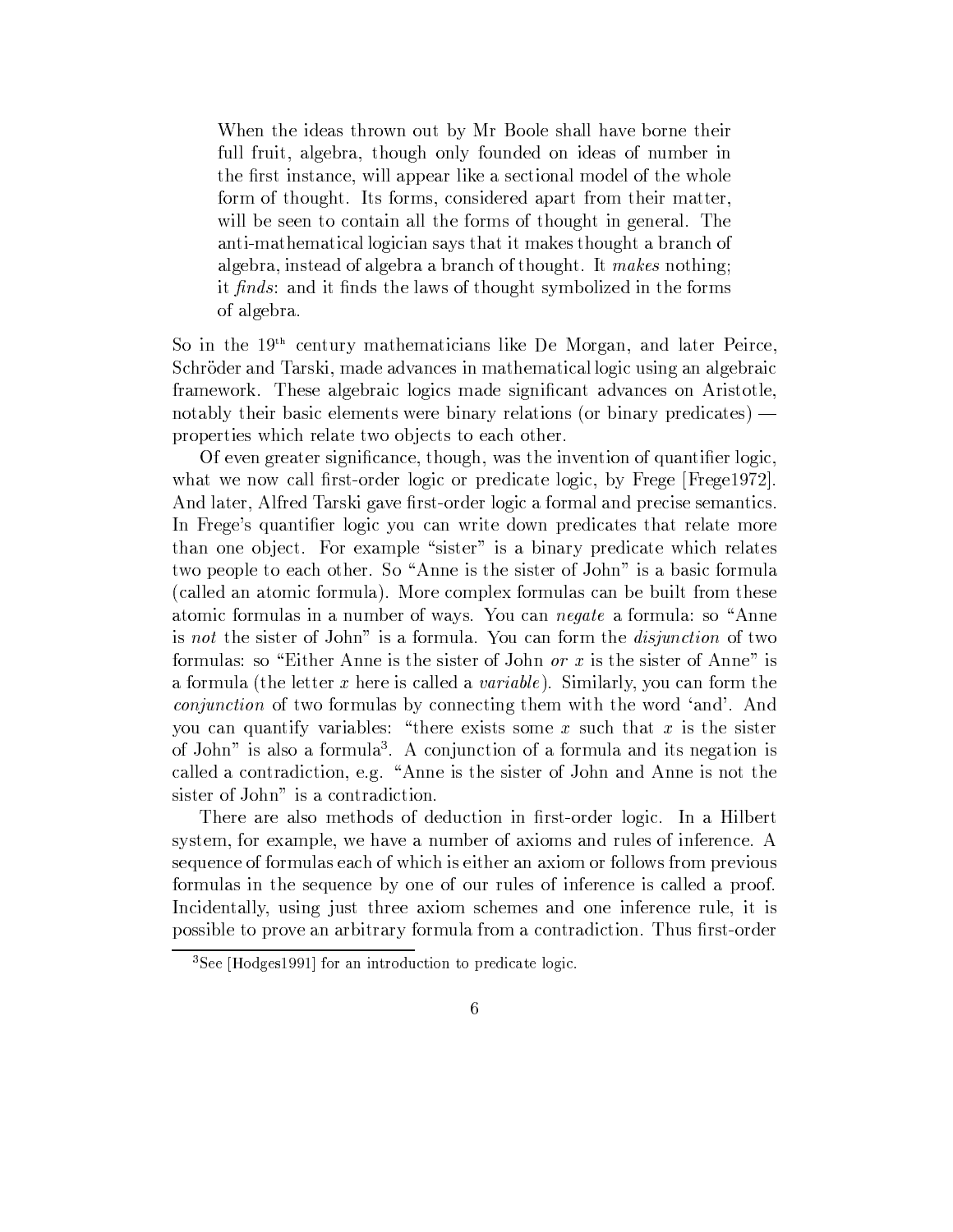$\log$ ic (indeed, even the less expressive propositional logic) becomes entirely degenerate in the presence of contradictions.

First-order logic is the benchmark for modern logics. It is highly expressive, certainly compared to propositional logic. There are many other  $\log$ ics that have come since. Some of these were developed in response to  $\mathcal{M}$  , we have a distributed as a distributed as a distribution of the  $\mathcal{M}$  $\mathbf{F}$  rejects the law of the excluded middle. Modal logic has a more sophisticated  $\blacksquare$  . that a different control  $\blacksquare$ truth depends on your point of view. Recently there has been some inter- $\check{z}$  est in paraconsistent logics  $\check{z}$  – logics where contradictions are permitted but where inference is weakened so that it is not possible to deduce an arbitrary  $\blacksquare$  $\mathbb{R}^n$  is a significant state  $\mathbb{R}^n$  is a significant state  $\mathbb{R}^n$ \_rYaYpQTS-de\¯Z'O-\_\*hlXe\¯Y ]:\^`jo8\^\^dµ}¡`WVaXe\r \_\*d:Z -m \_thsYp\- keQsYp`a\}Qib hTU-SrQibc\_t`W`a\^ke`{Y8`WU model belief and knowledge, so you can write things like "A believes that B knows the answer".

#### kijalkan kuning katalung kalendar katalung katalung katalung katalung katalung katalung katalung katalung katalung k

 $\blacksquare$  . The U-kindlandFutchdauto2QiZR\tdiractdFutchdauto2QiZR\tdiractdFutchdauto2QiZR\tdiractdFutchdauto2QiZR\tdiractdFutchdauto2QiZR\tdiractdFutchdauto2QiZR\tdiractdFutchdauto2QiZR\tdiractdFutchdauto2QiZR\tdiractdFutchd ist theories of dialectics (see [Rees1998] for an excellent account). A great  $r_{\text{advantage}}$  of dialectics, as a philosophical framework, is its ability to explain why the world is in a state of flux. It contrasts with other world-views which  $\overline{\phantom{a}}$  , and fever as a few  $\overline{\phantom{a}}$  fever as a few  $\overline{\phantom{a}}$  fever as  $\overline{\phantom{a}}$ phasis on the permanence and stability of nature and society) or those which acknowledge change but argue that it is brought about by external forces  $\gamma$  and  $\gamma$  and  $\gamma$  and  $\gamma$  and  $\gamma$  and  $\gamma$  and  $\gamma$  and  $\gamma$  are  $\gamma$  and  $\gamma$  and  $\gamma$  and  $\gamma$ grasp the totality of the system and argues that change occurs as a result of contradictions internal to that system. "Contradiction is the root of all movement and vitality; it is only in so far as something has a contradiction out that is a well-dependent of  $\mathcal{S}_\mathcal{A}$  with  $\mathcal{S}_\mathcal{A}$  and  $\mathcal{S}_\mathcal{A}$  and  $\mathcal{S}_\mathcal{A}$  . Then  $\mathcal{S}_\mathcal{A}$  is a set of  $\mathcal{S}_\mathcal{A}$  . Then  $\mathcal{S}_\mathcal{A}$  is a set of  $\mathcal{S}_\mathcal{A}$  is a set of  $\mathcal{S$ 

 $N$ j $N$  is a set of the  $N$  th  $\mathcal{N}$  . The  $\mathcal{N}$  is a set of the  $\mathcal{N}$ solve that central problem in philosophy — the relation between thinking  $\blacksquare$ base. So Marx's view of society was one in which economic contradictions  $\mathcal{U}\subset\mathcal{U}\subset\mathcal{U}\subset\mathcal{U}$ 

To understand the significance of this materialist dialectic we should first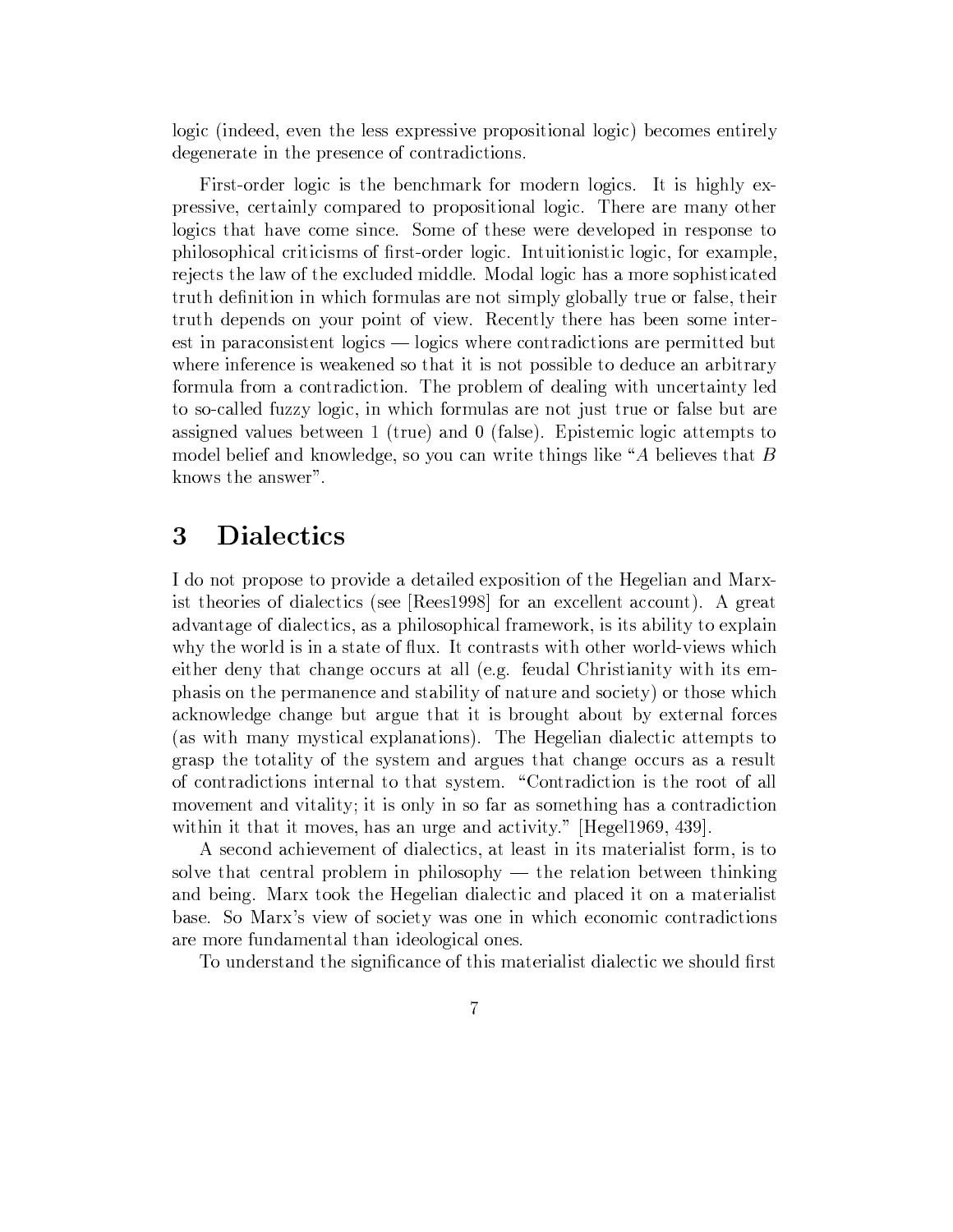consider the opposing schools of idealism and materialism in philosophy. Many of the enlightenment thinkers saw a strict division between the mental and the physical worlds. For example, Kant argued that we could have no true knowledge of the 'thing-in-itself' as this remained hidden behind the veil of sensory appearances. Famously, Descartes' view was of two separate worlds, the world of ideas and the world of things, which had hardly any interaction with each other at all. Hegel broke from this *Cartesian dualism*, describing the world as a dialectic unity. But for him, history was still the history of ideas, reality was secondary. He wrote, "Once the realm of ideas is revolutionized, actuality does not hold out." (quoted in [Avineri1972]).

Against that, there is a kind of crude, mechanical materialism where our ideas are seen as passive reflections of our environment. This philosophy is there in part in the works of Hobbes and Locke. More explicitly, Helvetius wrote "All our thoughts and will must be the immediate effect or necessary consequence of impressions we have received." (quoted in [Hampson1968, page 126). Feuerbach is said to have taken materialism to an extreme by arguing "What you eat is what you are"!

Marx applied the dialectic to provide a far richer solution to this problem. He described consciousness and reality as a unity of opposites in which the material is fundamental. Consciousness depends on the physical world and has no independent existence  $-$  "But life involves before everything else eating and drinking, a habitation, clothing and many other things." Marx & Engels 1977. But Marx also argued that humans have the ability to consciously alter their own environment. Thus our ideas have the capacity to bring about a change in the world and in the process we change ourselves. In one of his most powerful and well known extracts, Marx wrote "Men make their own history but they do not make it just as they please; they do not make it under circumstances chosen by themselves but under circumstances directly encountered, given and transmitted from the past." [Marx1954]. History is not imposed on us from outside, it is made up of our own choices and activities. But our objective situation, which is the outcome of previous history, imposes a structure on our choices and activities. "The tradition of all dead generations weighs like a nightmare on the brain of the living."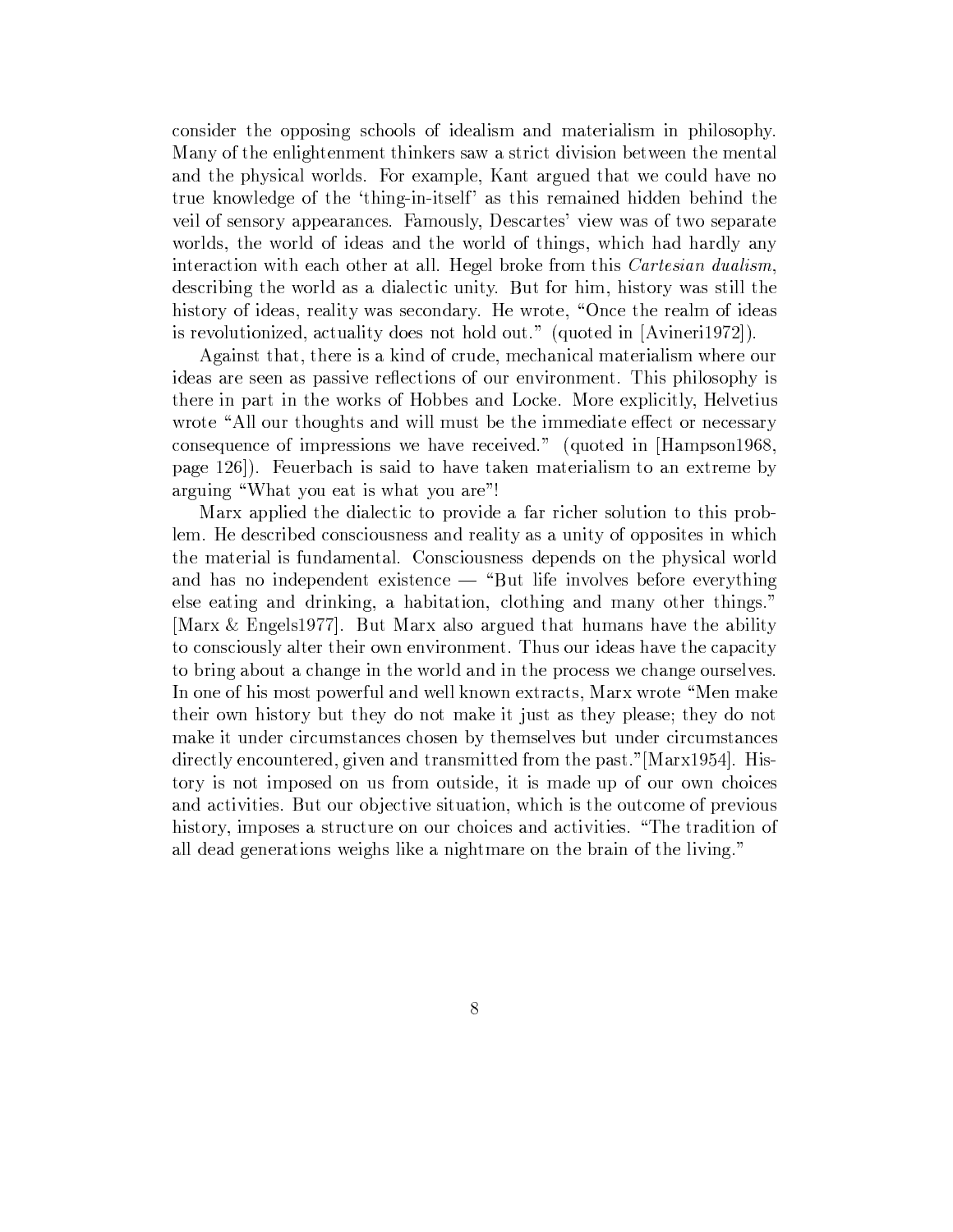#### Criticism of dialectics as a logic  $\overline{4}$

The first problem with dialectics, from the point of view of formal logic, is to do with the concept of a contradiction. As we saw, contradiction is fundamental to the Hegelian view: "Contradiction is the very moving principle of the world" [Hegel1830]. The notion of contradictions in reality was emphasised by Marx and Engels, indeed motion itself is taken to be a contradiction:

"... even simple mechanical change of place can only come about through a body at one and the same moment of time being both in one place and in another place, being in one and the same place and also not in it." [Engels1984, page 137].

But this violates the laws of identity and non-contradiction in classical logic. Hence, this kind of reasoning cannot be a generalisation of formal logic: it is inconsistent with it. In part I believe the argument cited above is just plain wrong: a moving object is at different places at different times, not different places at the same time.<sup>4</sup> But also this problem is to do with the meaning of 'contradiction'. In Hegel and Marx, a contradiction is more or less the same as a negation or an opposition. But in logic, and in common usage, contradiction refers to an absurdity or impossibility.

As an illustration of these different meanings of the word, let's first consider the way contradictions are used in mathematics. There is a well-known mathematical proof that the square root of two is not a fraction using a method of deduction called 'proof by contradiction' or 'reductio ad absur $dum'$ . Starting from the assumption that the square root of two is a fraction  $\frac{p}{q}$  it is possible to deduce a contradiction<sup>5</sup>. In mathematics at least, we do not conclude that  $\sqrt{2}$  is some sort of dialectic or contradictory fraction. No, instead we argue that a contradiction is impossible and so we reject our original assumption that  $\sqrt{2}$  is a fraction.

<sup>&</sup>lt;sup>4</sup>Since the time of Zeno, the concept of motion has led to paradoxes, at least apparently. But in the  $19<sup>th</sup>$  century the problem was solved by mathematicians like Cauchy and Weierstrass who provided a rigorous framework (now called *real analysis*) for the concepts of calculus. In analysis it is sometimes possible to define motion of an object at an instant t by considering the position of the object at other instants t' in a neighbourhood of t, and by considering the *limit* of the gradient of the line from  $t$  to  $t'$ . I would suggest that Marx and Engels must have been unaware of this work which had only recently been published.

<sup>&</sup>lt;sup>5</sup>The argument is not too complex. Suppose instead, just so that we can deduce a contradiction, that the square root of two is a fraction  $\frac{p}{q}$  where p and q are whole numbers. Because of the rule of cancelling we can assume that  $p$  and  $q$  have no common factor, which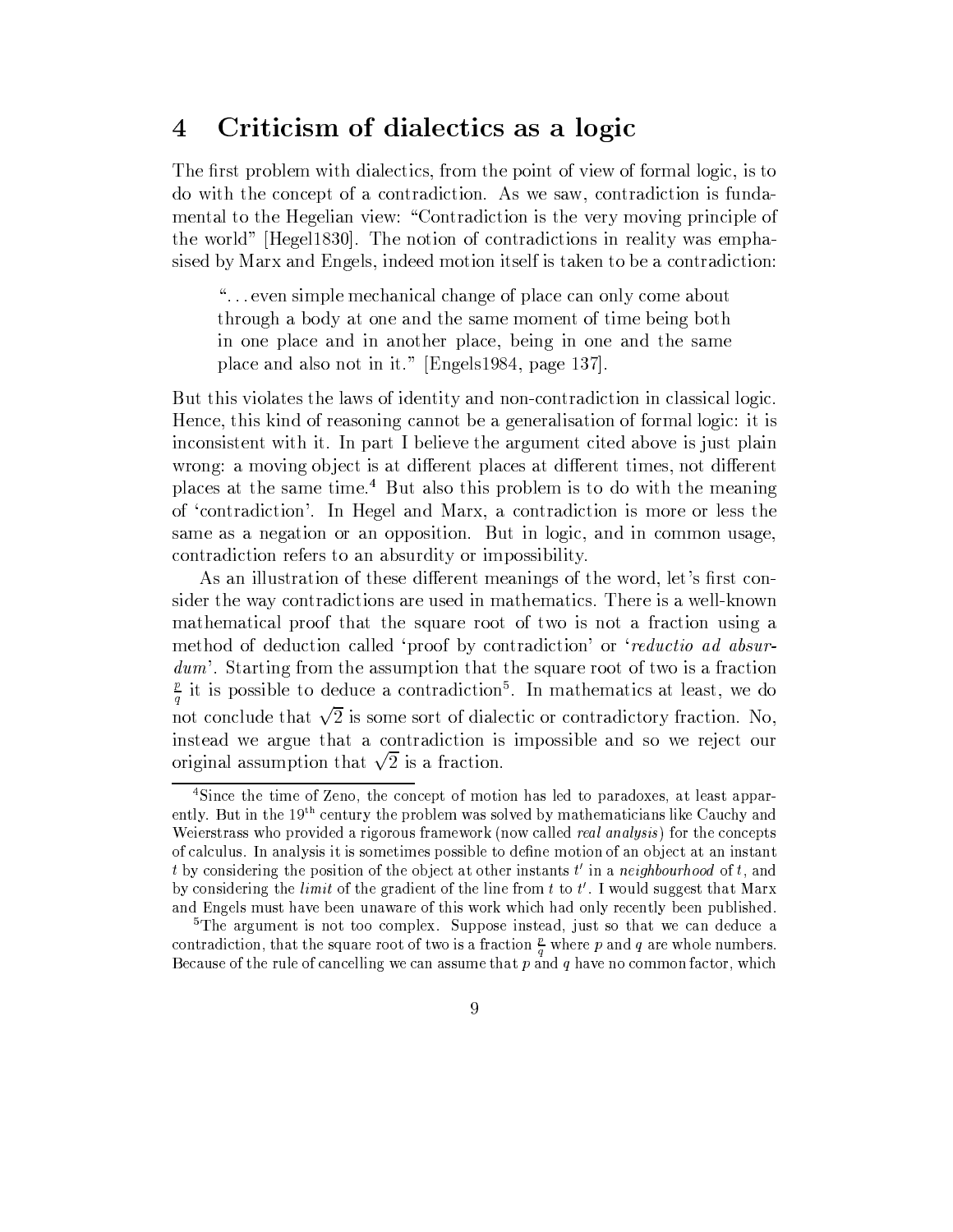Well, that is mathematics, a very formal subject. But let us consider a political example. There are people around who claim that the US military, whatever it's motives were in the past, is now an organisation commited to humanitarianism and against terrorism. They argue that the US/UK bombing of Afghanistan in 2001 and Iraq in 2003 is explained by these new motives. This argument can be refuted by deriving a contradiction. Bombing a country (Afghanistan) with over seven million dependent on food aid is a serious hindrance to the aid agencies. Blocking access for the aid organisations in a devastated country (Iraq) also contradicts the supposed humanitarian motive. The opposition to terrorism is contradicted by the support provided in the 1980s to the Al Quaida organisation and by the military support given now to Israel. The anti-terrorist motive is also contradicted by acts of terrorism conducted by the US occupying forces in Iraq, for example at Falluja in April 2003. We should not conclude from this that on the one hand the US military is anti-terrorist and pro-humanitarian (because its spokespersons tell us so) and on the other hand it is not (by the above), nor that it 'depends on your point of view'. Neither do we want to allow left wing supporters of the war a way of avoiding this inconsistency by some sophisticated dialectic reasoning. No, we must be absolutely clear: the assumption of a humanitarian and anti-terrorist motive is contradicted by the facts and must therefore be rejected. Proponents of dialectic logic might have difficulty in categorically rejecting these notions, since they accept contradictions.

It should be apparent from this that we have two meanings of a contradiction (see [Rosenthal1998, chapter 8] for a useful discussion of the conflation of these two meanings in Hegel). In mathematics and formal logic, and in common usage, a contradiction is impossible. But in dialectics, contradictions exist all over the place. There are contradictions, or oppositions, that exist and motivate change and there are other contradictions that are really impossible. In order to be clear we must separate these two meanings. This could be done, I suppose, by having two different phrases: an *absurd* 

$$
\sqrt{2} = \frac{p}{q} \Rightarrow 2 = \frac{p^2}{q^2} \Rightarrow 2 \times q^2 = p^2
$$

implies that they are not both even. Then

and hence  $p$  must be even. But this implies that  $p^2$  is a multiple of four which implies that q is also even. This contradicts our assumption that  $\sqrt{2}$  could be written as  $\frac{p}{q}$  in lowest form.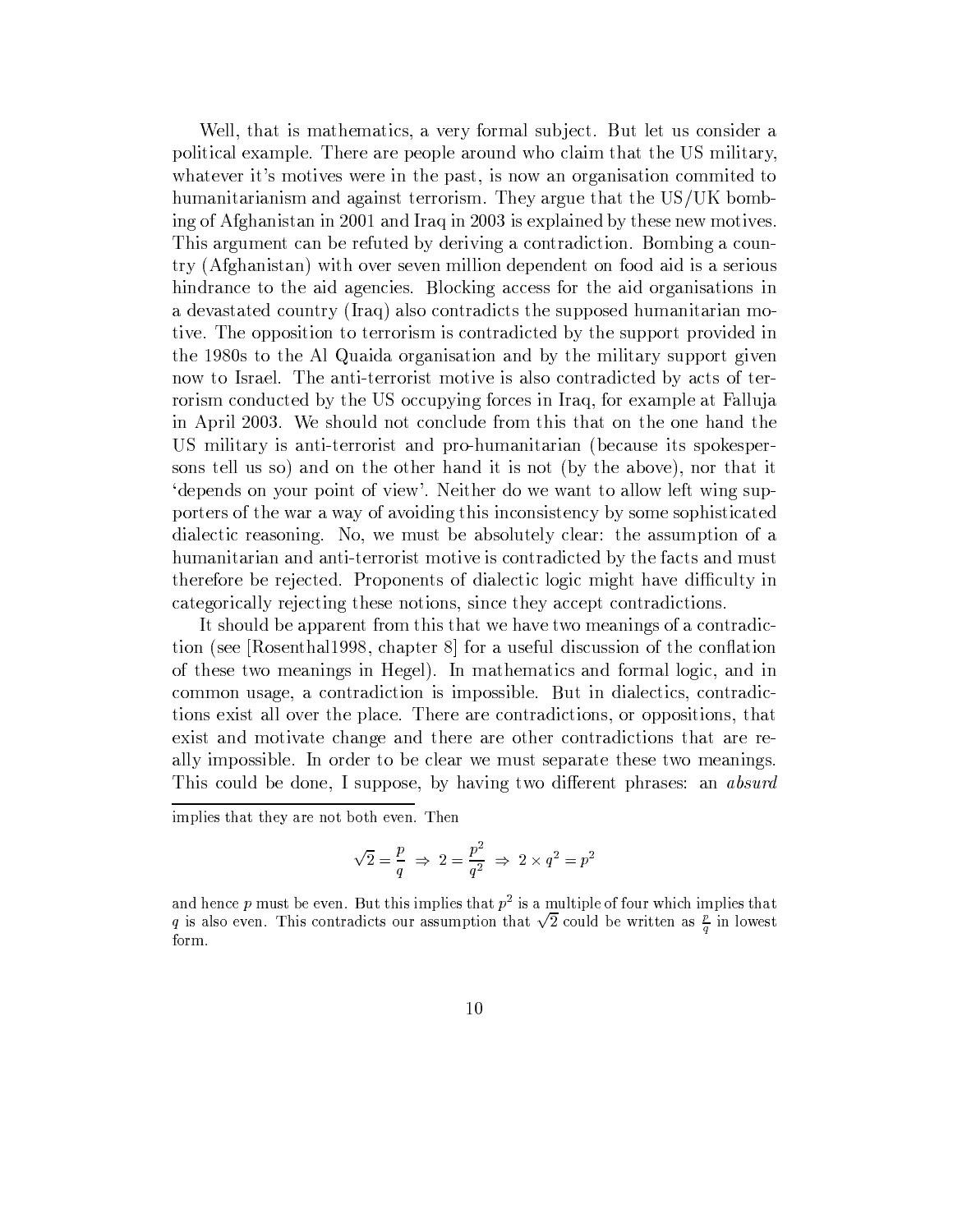or *logical contradiction* and a *dialectic contradiction*<sup>6</sup>. But it seems easier to reserve the word 'contradiction' for the former meaning and use alternative words and phrases like 'opposition' or 'conflict' for the latter<sup>7</sup>.

The second objection to dialectics from formal logic, is that dialectics is often presented as a kind of logic. There are several different ways in which the Hegelian dialectic has been proposed as a logic. Systematic dialectics<sup>8</sup> considers patterns of conceptual development where we start from the universal abstract concept and move to a more concrete category (particularisation) driven by contradictions in the abstract concept. From the opposition between the universal abstract and the particularisation, Hegel argues, a more concrete characterisation of the universal is obtained as a synthesis (see, for example, [Reuten1993, pp  $90-93$ ])<sup>9</sup>. An illustration of Hegelian conceptual development is given in [Smith1993], where Smith contrasts formal logic to the way Hegel, in the *Philosophy of Right*, deduces one category from another: Hegel argues that the category *property* gives rise to the category *contract* which in turn leads to *crime*. For an individual within society it does not necessarily follow that property implies contract or that contract implies crime, but for the whole of society there is a necessary tendency along these lines.

*Historical dialectics* identifies dialectics with the idea of the "essentially historical character of social formations, and so (in its 'rational form') with the principle of the nonexistence of transhistorical laws of social reality." [Mattick1993, p 117]. Accordingly, dialectic logic cannot be a formal ax-

 ${}^{6}$ Indeed, in [Engels1984] Engels appears to go some way towards making this distinction by his acceptance of different degrees of contradiction: "The idea of an infinite series which has been counted, in other words, the world-encompassing Dühringian law of definite number, is therefore a *contradictio in adjecto*, contains within itself a contradiction, and in fact an *absurd* contradiction."

<sup>&</sup>lt;sup>7</sup>Interestingly, Rees follows Marx and Engels in arguing that the dialectic law of motion expresses itself in different ways in the mental world and the external, natural world, but still insists that in substance the laws are the same. Yet he does not directly address the question of whether real, logical contradictions can exist in reality [Rees1998, pp 74-78].

<sup>&</sup>lt;sup>8</sup>The systematic-historical dichotomy for dialectics is criticised in [Kliman1995] in his very concise review of [Mosely1993].

<sup>&</sup>lt;sup>9</sup>Reuten treats contradiction in a weaker sense than that just outlined above. For him "opposed concepts are applied to the same thing or notion, and in this specific sense these opposites are contradictions." A contradiction of this sort is not cause for concern to formal logicians. After all, a logical theory can easily be inconsistent (self-contradictory). It is the claim that contradictions exist in reality (not in theory) that is hard to accept.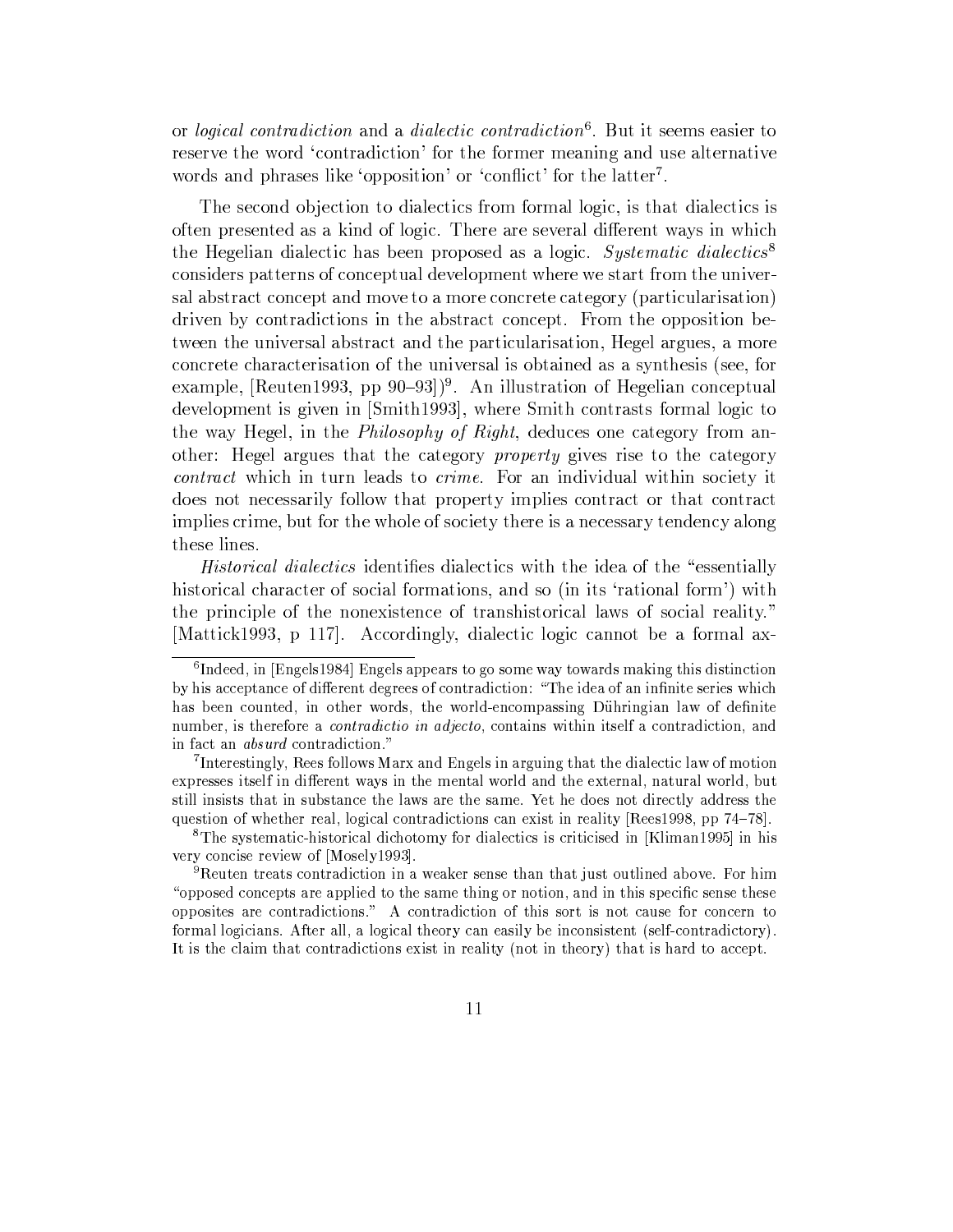iomatic logic. Sekine argued that dialectics is

not a strictly formal (abstract-general) logic but rather a formalsubstantive (concrete-synthetic) one. In other words it constitutes a teleological rather than a tautological system.... The result of a dialectics investigation must, in other words, stand on its own without depending on any axiom or postulate. [Sekine1998]

Another approach to dialectics uses the terminology of the Aristotelean syllogism but, rather confusingly, has the middle term of a syllogism also representing the totality of that syllogism  $[\text{Smith}1993, pp 28-31]$ . Elsewhere, it is the contradiction between essence and appearance that is emphasised in the dialectic approach.

But it seems to me that each of these provides a conceptual framework or language to describe phenomena, their interactions and the way they transform. What is not given, though, is a deduction method — a way of determining when a particular conceptual development is justified. As Mattick put it.

"Even in the best cases [of sequences of concepts in Hegel's Logic RH, it must be said, the *necessity*, as opposed to the plausibility or illuminating character, of the transition between categories in the Hegelian dialectic — and hence of its being a *logic* — has not been convincingly made." [Mattick1993, p 125].

At any rate, the notion of a dialectical deduction strikes me as very problematic. Examples of such deductions seem rather shaky. For example, in 1801 Hegel presented a thesis [Hegel1987] in which he showed without need of empirical observation, on the basis of logic alone, that there could not be other than seven planets and in particular that there could be no planet between Mars and Jupiter. Of course the reader knows already that just such a planet was discovered, the minor planet Ceres, before Hegel's work had hit the presses. Another piece of dialectic reasoning is Hegel's deduction of the existence of the monarch [Hegel1996].

Certainly a formal logic which comprised a language and semantics but included no deduction method (or, worse, a logic with a faulty deduction method) would not be taken seriously. The use of dialectics as a form of logic is most unreliable and the available 'dialectic deductions' are not convincing. Furthermore, if we are to allow contradictions to exist in reality, we leave the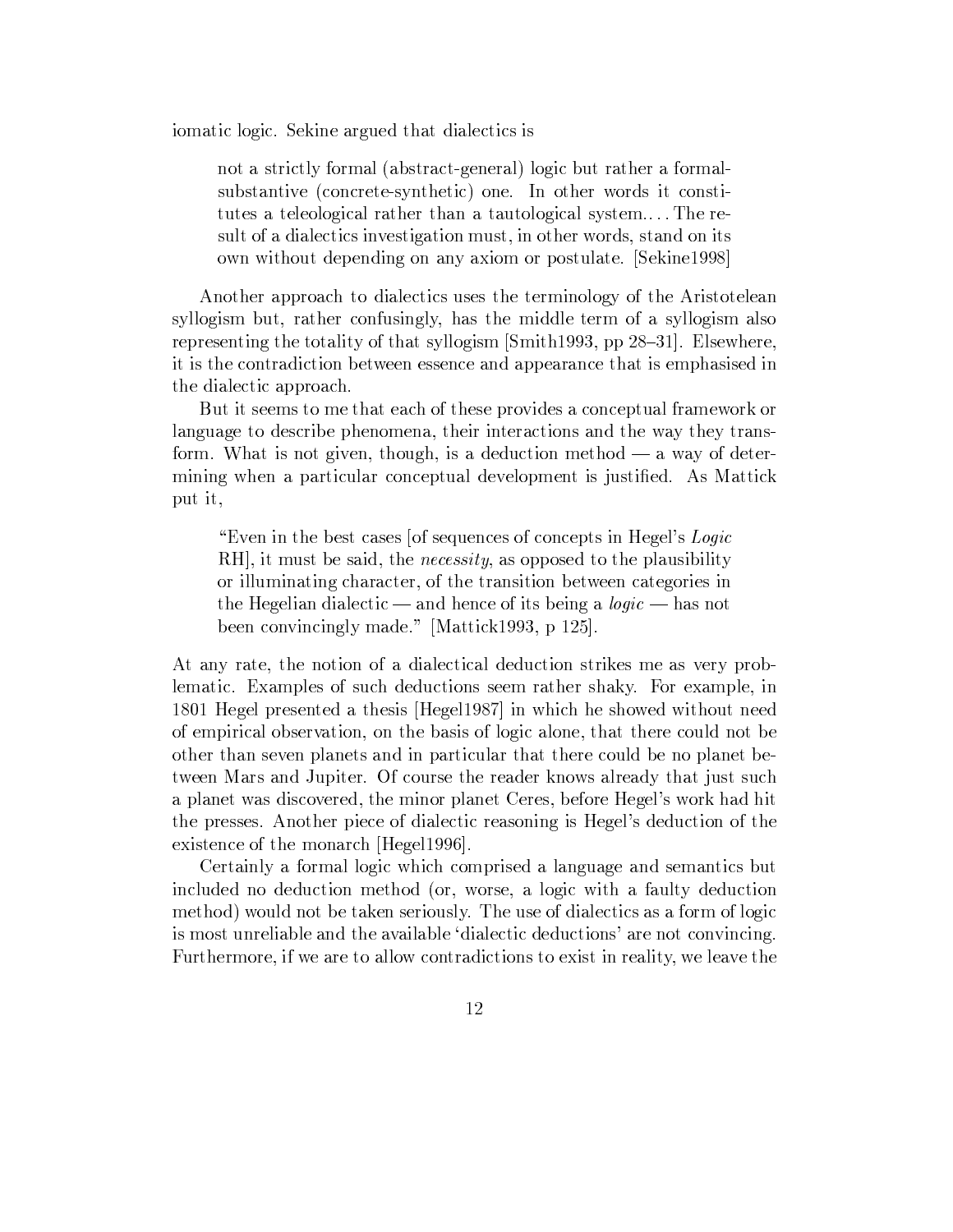$\alpha$  door open to relativism — the idea that there is not a single reality whose truth we try to discover, but many. Such conclusions are at variance with our materialist concept of the world. Therefore we should reject the notion that dialectics is a form of logic.

#### The dialectic criticism of formal logic  $\overline{5}$

Now let's reverse the argument and list some of ways that dialectitions have found formal logic to be lacking. The criticisms listed are widely circulated amongst dialectitions, for example the first four are given in [Novack1973, lecture III. Lets start with the easy ones.

- **Triviality** The first objection is that the theorems of classical logic are no more than definitional extensions of the axiom system. They are therefore empty tautologies which add no new information to that already given by the axioms. However, the computation of the theorems that follow from a set of axioms is far from trivial. A result of Turing can be used to show that there is no algorithm that can tell whether a given statement follows from a set of axioms or not: this problem is undecidable. Thus a first-order proof system can yield non-trivial results.
- **Determinism** Secondly, formal logic is determinist and incapable of handling uncertainty and choice. But there is nothing to stop us expressing choice in first-order logic by using disjunctions. The formula 'p or  $q$ ' denotes that either p is true or q is true (or possibly both). We can even express infinite choice by using a quantifier — the formula 'there exists an x satisfying the predicate  $P'$ , means that at least one value of x has the property  $P$ , though the formula does not specify which value of  $x$  to choose. Furthermore, we can incorporate probabilities into first-order logic or adopt a logic like fuzzy logic to handle uncertainty<sup>10</sup>.
- **Static** The next objection is that formal logic has no way of dealing with transformation and change. In formal logic, if a predicate  $P$  is true of an object  $x$  then it will always be true. However, it is not hard to use first-order logic to express change in time by using an extra time

 $10$ In automata theory, which is closely related to formal logic, there has been a great deal of interest in non-deterministic automata. These are (theoretical) machines that have the capability of making choices. This work is important in complexity theory.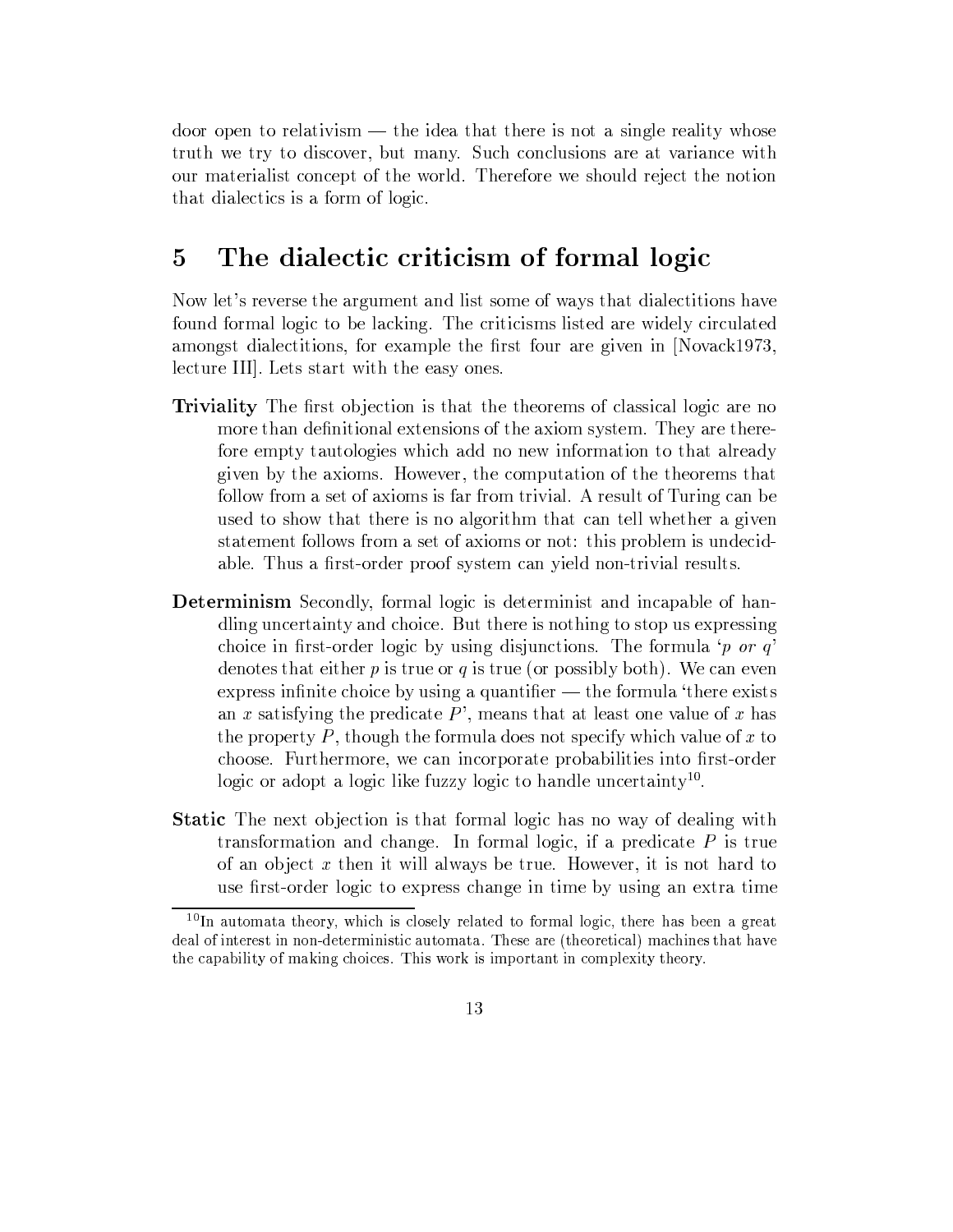parameter. Instead of saying that 'x has the property  $P'$  we say that 'x has the property P at time t'. Here the predicate P has become a binary predicate, relating  $x$  to  $t$ . In this set up it is perfectly possible for x to have the property  $P$  at some time t but not at another time  $t^{\prime}$ .<sup>11</sup>

Another formalism, though not really a logic, that deals with change is the *calculus* of Newton and Leibnitz. This highly successful subject deals with rates of change at instants of time by calculating the gradient of the tangent to a curve. It is certainly possible to express the fact that a quantity  $f(t)$  is changing at time t, indeed we can quantify the rate of change of f using the derivative  $f'$ .

Thus, at least on the face of it, it is possible to handle non-determinism and change in a formal system.

- **Non-contradiction and excluded middle Classically, there are only two** truth values: every assertion is either true or false and never both. This is the law of excluded middle plus the law of non-contradiction. But in the real world we typically do not find things to be so clear cut. Now there are logics which do not insist on just two truth values (e.g. intuitionistic logic and fuzzy logic), but modelling transitions between, say, life and death, or whatever, in a realistic way would certainly be challenging for any formal system.
- **Events and Processes** In dealing with properties that change over time, it is generally the case that formal logic uses static properties and instantaneous events. This is true of all the formalisms mentioned above, except perhaps fuzzy logic, and of the applications of logic to artificial intelligence and planning. A property  $p$  will remain true until at some definite time an event takes place terminating  $p$ , thereafter  $p$  will be false. So the event of 'waking-up' will commence a period when a person is awake and some hours later the event of 'falling as leep' terminates that period. But when we look more closely, we see that these events are not instantaneous, but more or less protracted processes. Being awake is a process that is initiated not by an instantaneous and indivisible event but by the process of waking-up. Modelling this kind of behaviour in formal logic is certainly problematic.

 $11$  Temporal logic provides an alternative, more modern approach to reasoning about time.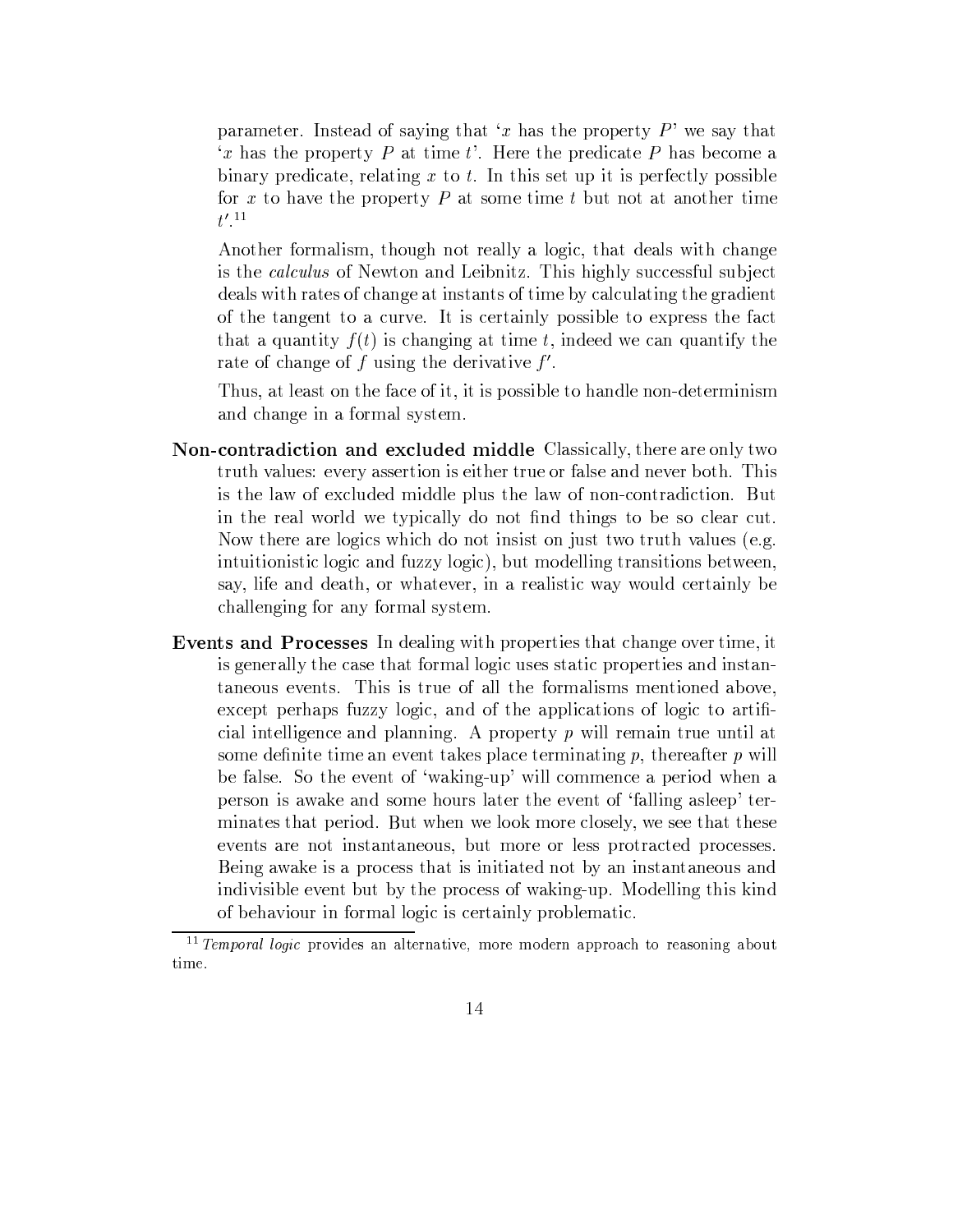**Logical Atomism** A more profound criticism of formal logic is that it leads to the view that the world is made up of indivisible objects and elementary properties. In this view, we start from basic entities and then apply elementary predicates to them and build up from these to more complex properties. Certainly in predicate logic the names and variables stand for individuals that have no internal structure and the atomic formulas also cannot be broken down any further. The same holds for all the other formal logics mentioned above. And yet, although it is very useful to use names and predicates in this way, in reality we find that each individual is a 'unity of opposites' containing different parts interacting with each other. Predicates also are not elementary. Consider, for example, the property of 'being alive'. The predicate 'alive' actually describes a very complex property which must be analysed further in order to understand it.

Furthermore, concepts such as 'value' or 'money' are not obtained as an aggregate of individual quantums of value or money, but result from a whole system based on the exchange of commodities. You cannot start from individual coins and notes and from there build up to the concept of money. It is necessary, as in the Hegelian method, to start from the abstract concept and go from there to the particular. Logical atomism is a criticism of formal logic which carries considerable weight.

**Reductionism** Is it possible to formalise in logic the entire process of rational thought? Within logic there has been a school that gave an affirmative answer to the question. The *logicist* project, which followed a suggestion of Leibnitz and was promoted by Frege then Russell and Whitehead, was an attempt to place all of mathematics, and perhaps all of science, on logical foundations. Frege wrote

> The firmest method of proof is obviously the purely logical one, which, disregarding the particular characteristics of things, is based solely upon the laws on which all knowledge rests [Frege1972, preface,  $p$  103].

He then continues, in the same article, to attempt to demonstrate that arithmetic and probably geometry, differential and integral calculus can be handled by this very rigorous method of deduction. To quote Frege again, 'arithmetic is a branch of logic and need not borrow any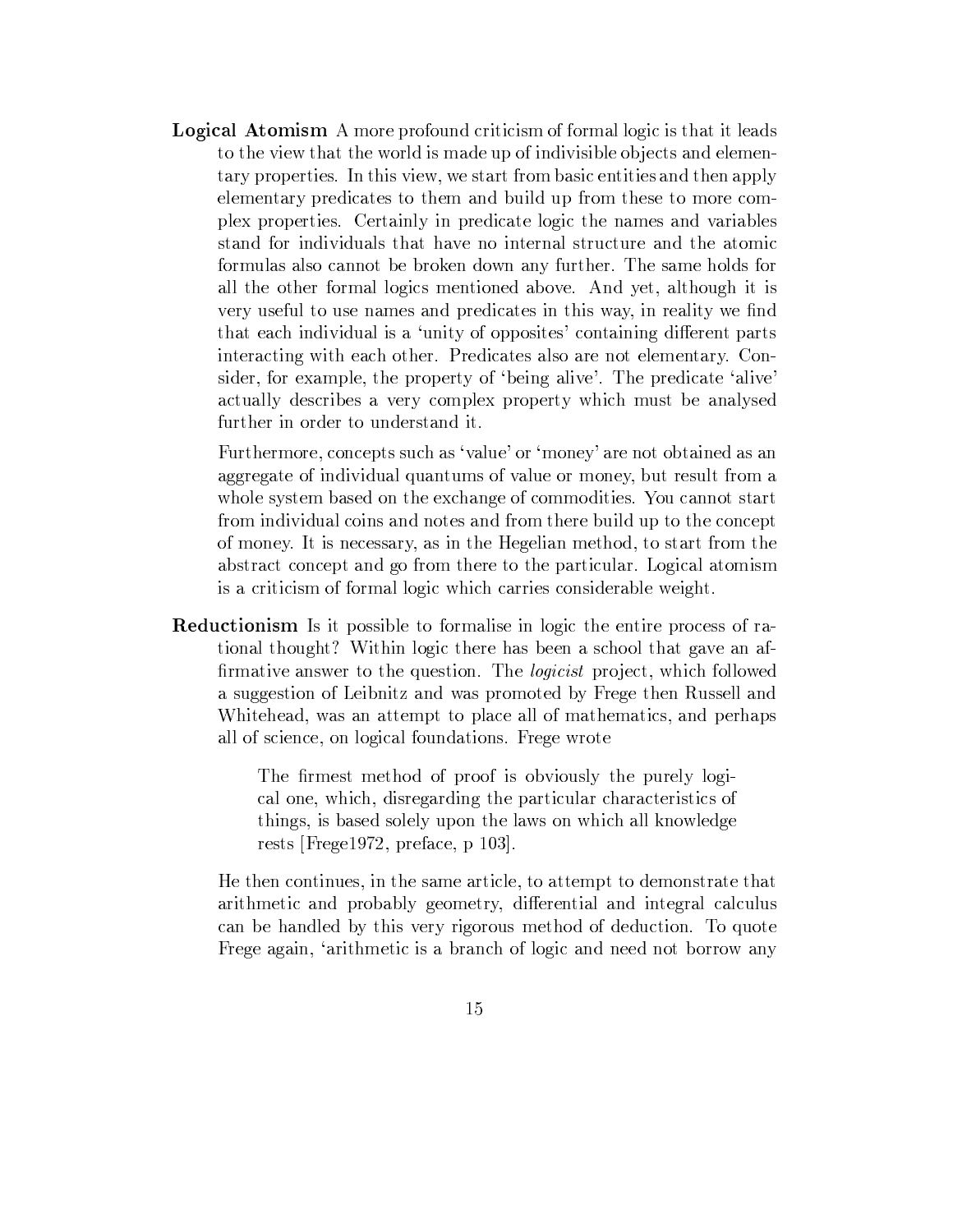ground of proof whatever from experience or intuition.' This logicist project can be seen as a kind of reductionism in which all knowledge is ultimately reduced to simple logical foundations.

Yet it seems implausible that the whole complexity of nature can be determined by an absolute and unchanging formal logic. The same problem occurs with the laws of thought. If it were really possible for us to discover a logical foundation for the whole of science we would be led to a very strong form of determinism. Not only is the future determined by the past but it is possible, at least in principle, for humans to calculate the future from the past.

It should be added that within formal logic the logicist project received a death blow from Gödel's incompleteness theorem which showed, roughly, that a formal logic must be incapable of proving all the true statements of arithmetic<sup>12</sup>. Thus formal logic cannot always discover the truth of statements even in such a formal field as arithmetic.

Form without content Logic, as I have described it, studies the form of an argument separate from its content. Reuten argues that a general framework for analysing the form of an argument separate to its content is wrong. So, a dialectic argument

> "should not be grounded merely abstractly (i.e. giving the arguments in advance), because this always leads to regress. That which is posited must be ultimately grounded in the argument itself, in concretizing it." [Reuten1993, p 92]

This contrasts with formal logic where the study of the form of an argument is studied separately from its content. By insisting that a proposition must be concretely grounded, it seems to me that we move to nonlogical considerations. Similarly, Marx contends that without content, logic can tell us nothing about specific problem domains or specific historical epochs. "... every historical period has laws of its own" [Marx1974, p 28].

 $12$ More accurately, Gödel proved that in any consistent, recursively enumerable, formal logic, sufficient for arithmetic (i.e. it contains symbols for  $0, 1, +, \times$  etc. and suitable axioms for these operations) there would be true statements for which there exist no proof.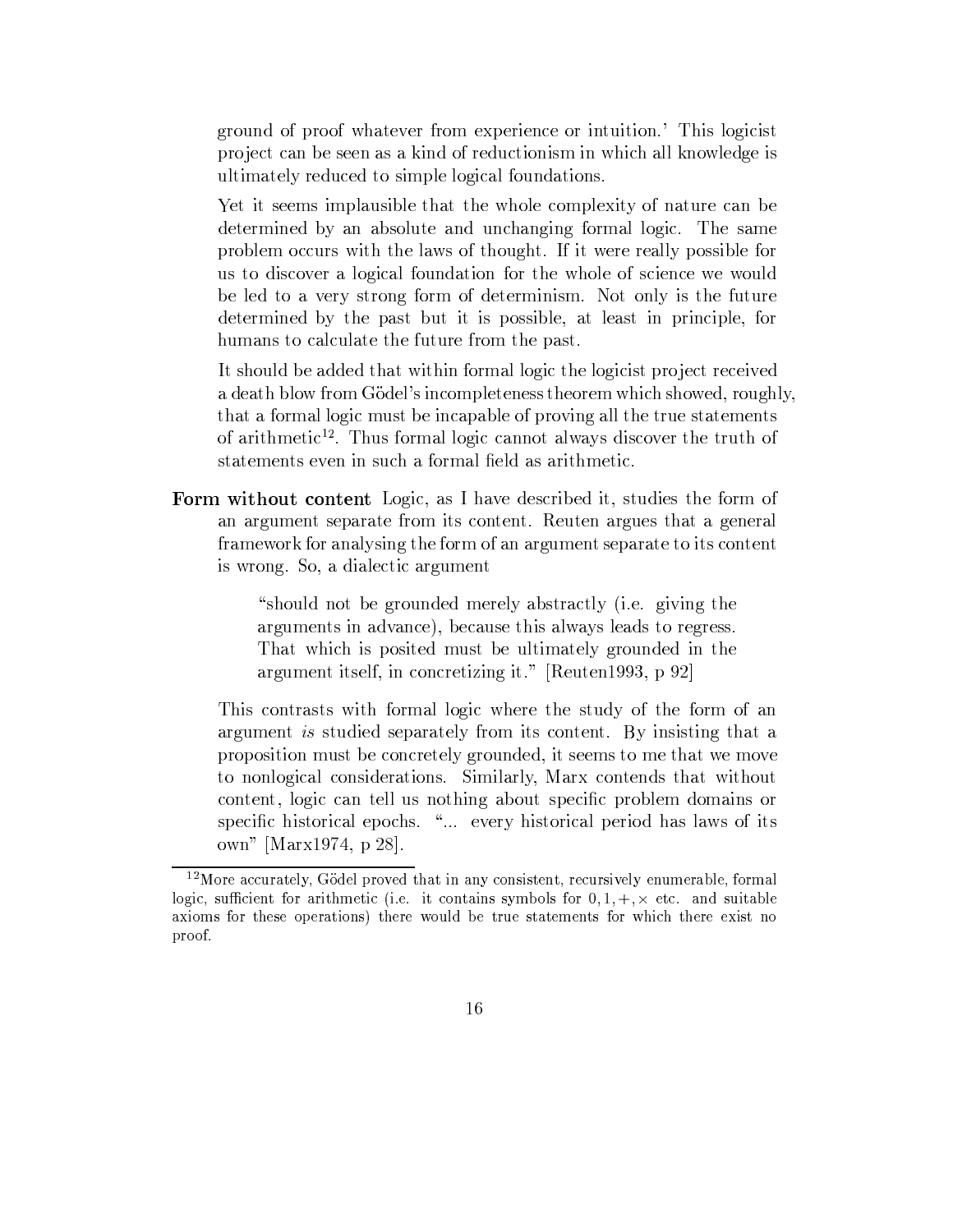This is accepted, but it seems to me that there is still some merit in studying the form of argument (e.g. logical consistency, deducability, etc.), so long as we remember that this is but one aspect of a given scientific investigation. Also, the content of an argument is not quite so separate from logic as just indicated. The choice of axioms in a logical system can represent content specific information. So, recently, Hungarian logicians have been able to develop a logical approach to relativity theory and shed light on that subject by selecting suitable  $axioms$  and analysing logical properties of the  $axioms$  consequences of the axioms, independence, etc. [Andréka, Madarász, & Németi1999, Andréka, Madarász, & Németil. Furthermore model theory, mostly using ordinary first-order logic, is a subject devoted to the interaction between syntax and semantics in logic. Hard problems from other fields, unsolved within their own discipline, have been solved using modeltheoretic techniques, for example the *Mordell-Lang conjecture* of algebraic geometry was solved using advanced model theory [Hrushovski1996].

There do appear to be inadequacies in formal logic. I do not claim that formal reasoning cannot be improved to take some of this into account, indeed I believe this could be fruitful research. But it seems most improbable that a formal system (or, for that matter, a dialectical system) could be devised that once-and-for-all captured all the laws of knowledge and development. Such a formal system might well run into paradoxes if it were capable of describing accurately the development of formal logic leading up to itself — the final, comprehensive, formal system. For then it would be possible to write down 'liar sentences' in this language of the form "this sentence is false". As is well known, it is impossible to assign a truth-value to such sentences. At any rate, leaving aside the problem of paradoxes, the existence of a comprehensive formal system acting as the foundation of all knowledge would certainly be a refutation of the dialectic framework in which fundamental transformations leading to quite new processes and laws not previously evident is considered to be typical.

#### A dialectic conception of truth 6

In the section on formal logic I concentrated mostly on  $\text{s}yntax$  — what formulas can you write, what is a proof, etc. etc. The other part of logic is to do with semantics — what do the formulas mean, is this formula true or valid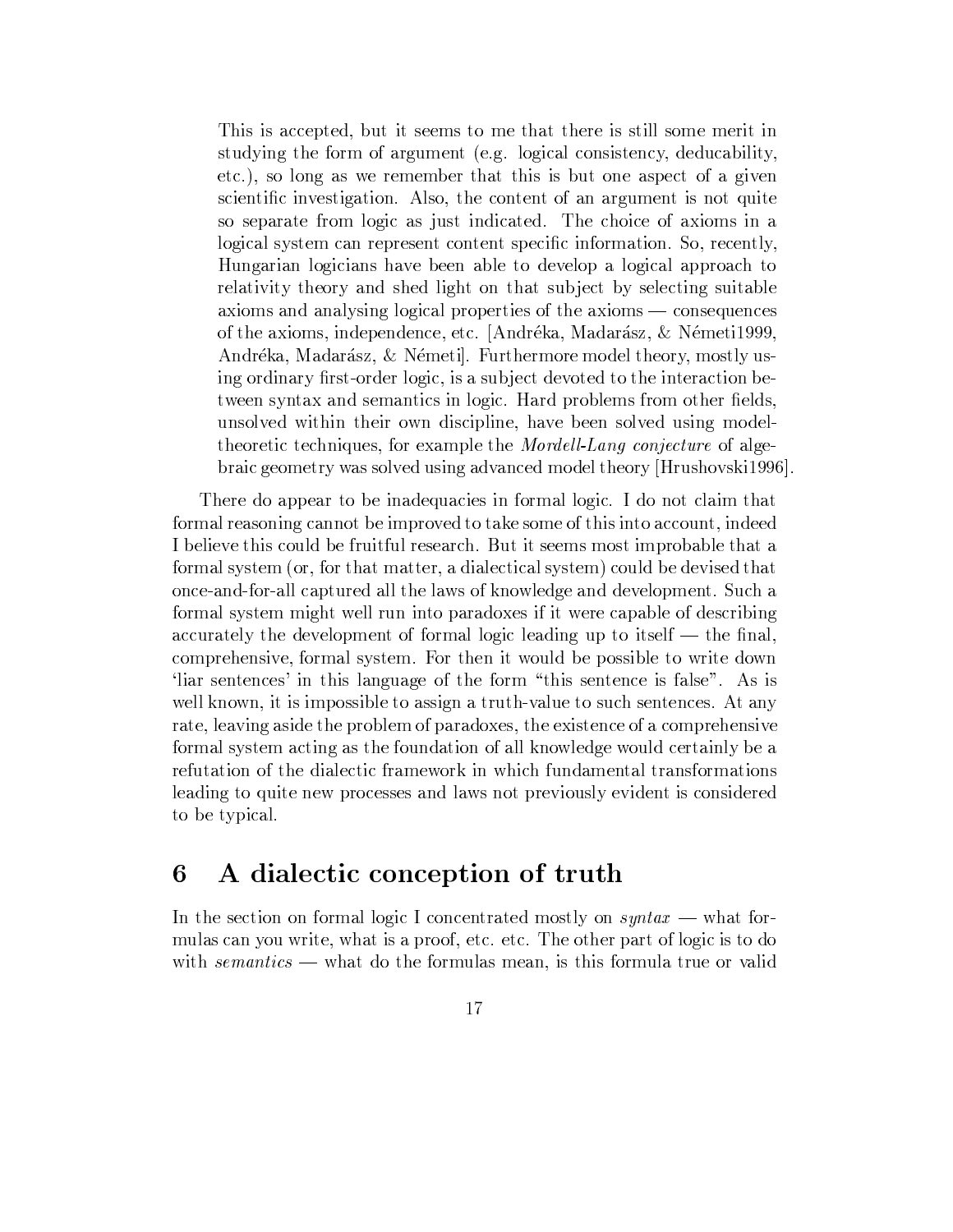or at least possible, and so on. The study of semantics in logic is part of a wider philosophical problem of defining truth in language. We can separate out two distinct issues: the *definition* of truth, i.e. what do we mean when we say that a statement is true; and the question of how we *discover* the truth. This is an area where dialectics can be particularly illuminating.

Although these problems can seem very abstract and philosophical, they are in fact highly practical. Socialists attempt to study history in order to intervene in our own society and change it for the better. But after we make our intervention, how are we to assess whether it worked? Also, we constantly have to put forward theories that explain the world better than the theories of our opponents in order to combat the political conclusions that they would like to lead us towards. Again, how can we demonstrate the truth of our theories? And yet without a method of testing the truth of our ideas we lose all sense of direction. If we cannot correctly assess our interventions then we have no chance of learning from our mistakes. So we must take this question seriously.

In formal logic and more generally in philosophy there are two key approaches: *correspondence* theories and *coherence* theories. There are many other theories of truth, e.g. the *pragmatic* theory (with some similarities to the Marxist theory), the *redundancy* theory and Tarski's *semantic* theory (see [Haack1978] for an account) and (apart from the redundancy theory) these involve elements of correspondence and coherence.

According to the correspondence theory the formula "Anne is the sister of John" is *true* if the names 'Anne' and 'John' refer to real individuals and the former is the sister of the latter. Correspondence theorists attempt to find a structural isomorphism from a formula into the world, i.e. a mapping from names to objects such that all the predicates are preserved<sup>13</sup>. The strength of the correspondence theory is that it acknowledges an external

 $13$ An important school that developed broadly within correspondence theory was the school of *logical positivism*. Taking correspondence as the definition of truth, positivists argued that we can learn the truth of a proposition only by verifying it by observation. Logical positivists draw a distinction between *symthetic truth* of the world verified by observation and *analytic truth* which applies to logical and mathematical statements. The latter is regarded to be true by definition, or by virtue of the way language is used. This distinction between analytic and synthetic truth came under attack from Russell and Wittgenstein, who had previously advocated this argument.

Popper's theory of falsification developed out of this school [Popper1963]. Accordingly, assertions are never proved true but can only be accepted as consistent so long as no evidence is found to contradict the assertion. Thus the statement "the speed of light is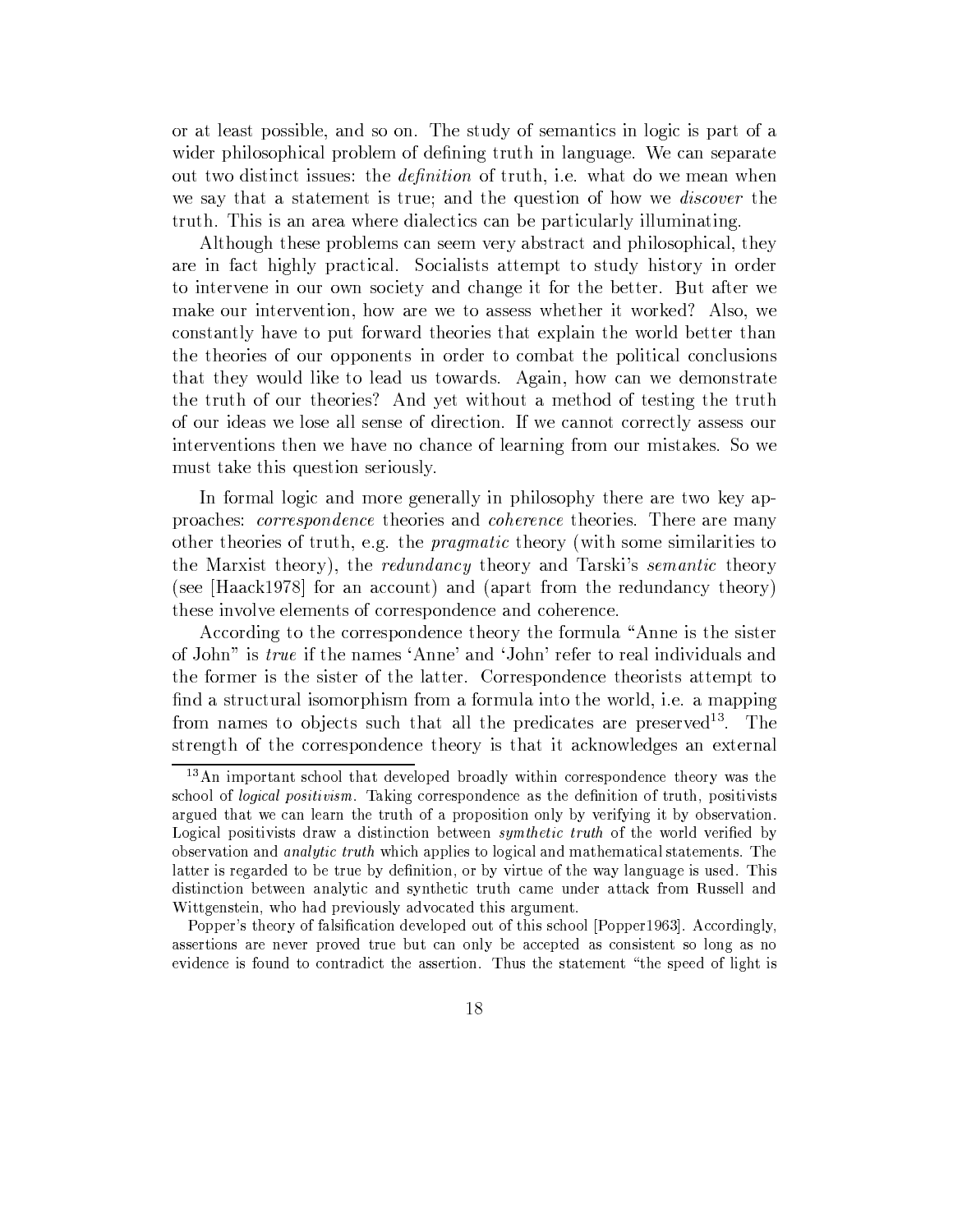world independent of our thoughts and judges our own theories by how well they correspond to that external world. Indeed, any materialist concept of truth must include some kind of correspondence as a definition of truth. But there is a tendency<sup>14</sup> with this definition of truth to lead to a type of *logical atomism* in which the real properties of the world are built up from elementary entities and properties like 'Anne' and 'sister', whereas this assumption is certainly questionable.

And for an account of how we can discover the truth of our ideas, a pure correspondence theory is inadequate. One problem is that although we have direct knowledge of our own ideas and theories we have no *direct* knowledge of reality, only knowledge mediated through experience. It is therefore problematic to establish this correspondence, even for elementary statements. Correspondence theories reflect a kind of Cartesian dualism because you have reality on the one hand and ideas on the other and you can say that the ideas are true if they correspond, but it is hard to see how this correspondence can be demonstrated.

Coherence theories judge the truth of a statement by its relationship to other beliefs, in particular they ask whether a given statement is consistent with a large set of beliefs. One worry with this, however, is that many false beliefs have been widely held by previous societies. Coherence theories have a tendency towards idealism and subjectivism.

<sup>14</sup> Particularly with versions of correspondence theory promoted by Russell and Wittgenstein round about 1920.

constant" can be tentatively accepted until someone performs an experiment to refute it. A problem with this falsification method is that existential statements like "black holes exist" cannot be falsified (if you fail to see a black hole it doesn't prove that they don't exist), only confirmed. More importantly, the falsification method is a gross over-simplification of the way we discover truth.

Popper used his falsification method to refute Marxism [Popper1945] and so, in the context of the cold war, his theory was given some prominence. According to Popper, Marxism was refuted by the experience of the Soviet Union — a Marxist state in which Marx's predictions failed to occur. But Popper failed to apply even his own simple falsification method correctly. Marxism is distinguished from other socialist theories because it is materialist. The possibilities open to any society are constrained by the economic base. The material conditions required for a socialist society are (i) there must be enough of the basic necessities for everyone and (ii) the majority must belong to a collective class, the proletariat. Thus Marxism predicted that a workers' state in Russia, isolated from more advanced economies, would be incapable of developing a socialist economy. This was the clear understanding of all the leading Bolsheviks, before the revolution. Thus the Russian experience is in no way a falsification of Marxism.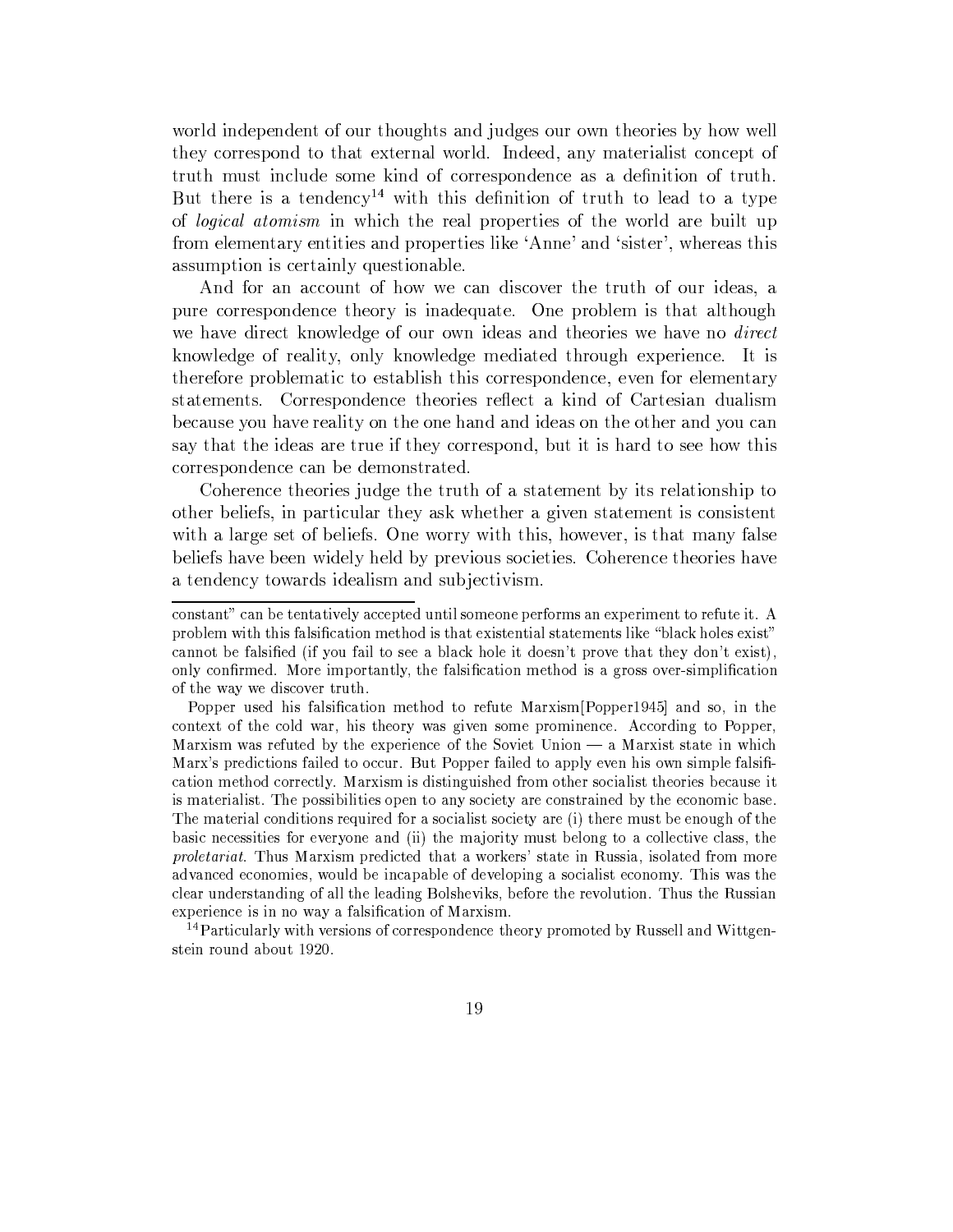Let me outline how a materialist, dialectic approach could set about analysing the problem of truth. I believe that any materialist must accept that there is a single reality and therefore the definition of truth must be some kind of correspondence definition. I depart from the pure correspondence theorists in a number of ways. First, although it is acknowledged that there is but a single reality in the world, I do not accept that it is entirely independent of our thoughts. Particularly when we study our own thought processes and the workings of our own society it becomes clear that what we think is tied up with what actually happens. Secondly, correspondence as a definition of truth faces the problem that our ideas can never exactly correspond to reality. The thought process involves abstracting from reality, the use of words and symbols, and many other simplifications. Our thoughts and ideas are of a different quality to the things they refer to. We therefore should not expect any of our theories to correspond absolutely and exactly to reality. A more sophisticated notion of correspondence taking these considerations into account is therefore needed for a definition of truth. Finally, we are not content with a mere definition of truth, we seek a method of establishing the truth and proving its correctness. This takes us beyond the limits of correspondence theory.

The way we prove the truth of our assertions involves a number of different methods. In fact we are generally interested in the truth of whole theories, not just individual assertions. We can test such a theory using logical consistency, because a theory that contradicts itself cannot be true to reality. And we can test a theory by seeing how it works in practice. To quote Marx,

"The question whether objective truth can be attributed to human thinking is not a question of theory but a practical question. Man must prove the truth  $-$  i.e. the reality and power, the thisworldliness of his thinking in practice. The dispute over the reality and non-reality of thinking which is isolated from practice is a purely scholastic question .... All social life is essentially practical. All mysteries which lead theory into mysticism find their rational solution in human practice and in the comprehension of this practice. [Marx1973]"

To show that our theories correspond to reality we must prove them in practice. Our ideas, which arise from experience, lead us to act in certain ways in order to achieve our goals. If we are scientific, we then compare our plans to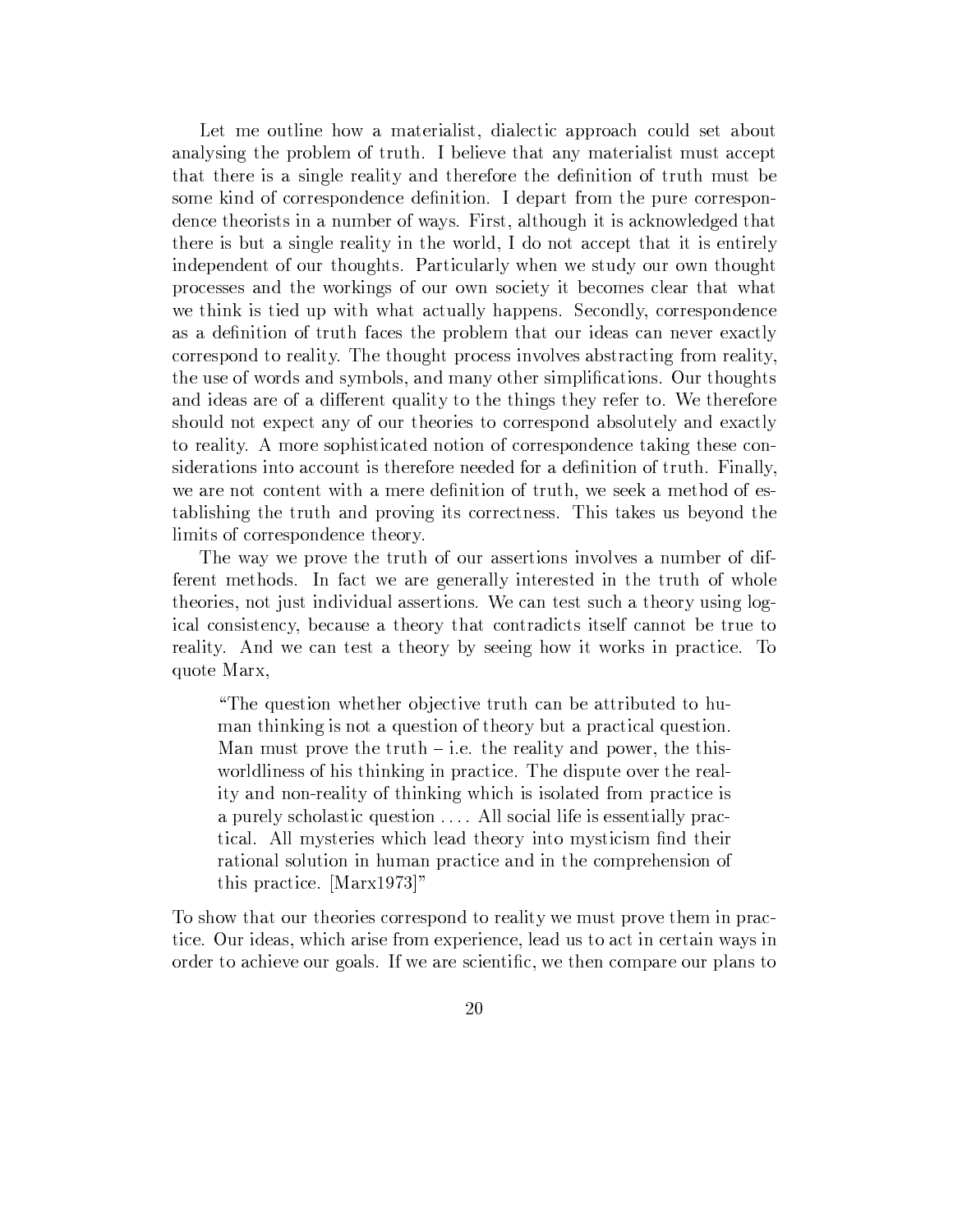the actual results of our actions and modify our theories if necessary. This means that none of our ideas express an absolute truth in the world. The best that can be hoped for is that we demonstrate that a certain theory correctly expresses the behaviour of some phenomenon when tested in a certain way. Thus the truth we establish is contingent on the circumstances.

This approach to the problem of truth differs from both the correspondence and the coherence theories in that it makes the process of finding the truth an active process in which we simultaneously investigate the world and attempt to change it. To summarise: in the dialectic conception of truth we recognize that the world is neither independent (as with correspondence theories) nor determined (as with coherence theories) by our own thoughts. It is the interaction between our own thoughts and actions, those of countless other individuals and other properties of the world, i.e. it is the way our own activity fits into the wider class struggle that determines history.

#### How logic changes over time  $\overline{7}$

Because of the complexity of nature and the fact that completely new processes and behaviour comes into existence, the dialectic scientist does not accept that *any* logical formalisation can fully capture the thought process or the laws of nature. There is a requirement to establish a correspondence between theory and practice and to adjust the theory when the correspondence fails.

There are situations in which the inadequacies of our formal logic become acute because of new circumstances and new ways of reasoning. In such situations there is a possibility of creating new logics and new formalisms. We saw that the Aristotelean syllogism arose in just such a way, the previous approach to mathematics which relied on intuition became untenable. And Aristotle's system was restricted in its application, dealing with permanent properties of objects taken in isolation from each other. But as the productivity of society developed and at the same time science advanced, this form of logic became inadequate. This provided an impulse to divize new logics. Modern logic is far in advance of the logic of Aristotle and has overcome some of the limitations. But of course any formal system, indeed any human theory, cannot capture the entire complexity of the universe.

Or in mathematics, which comprises a range of formalisms, a similar story can be told. Up to the  $17<sup>th</sup>$  century, mathematics dealt only with static, dis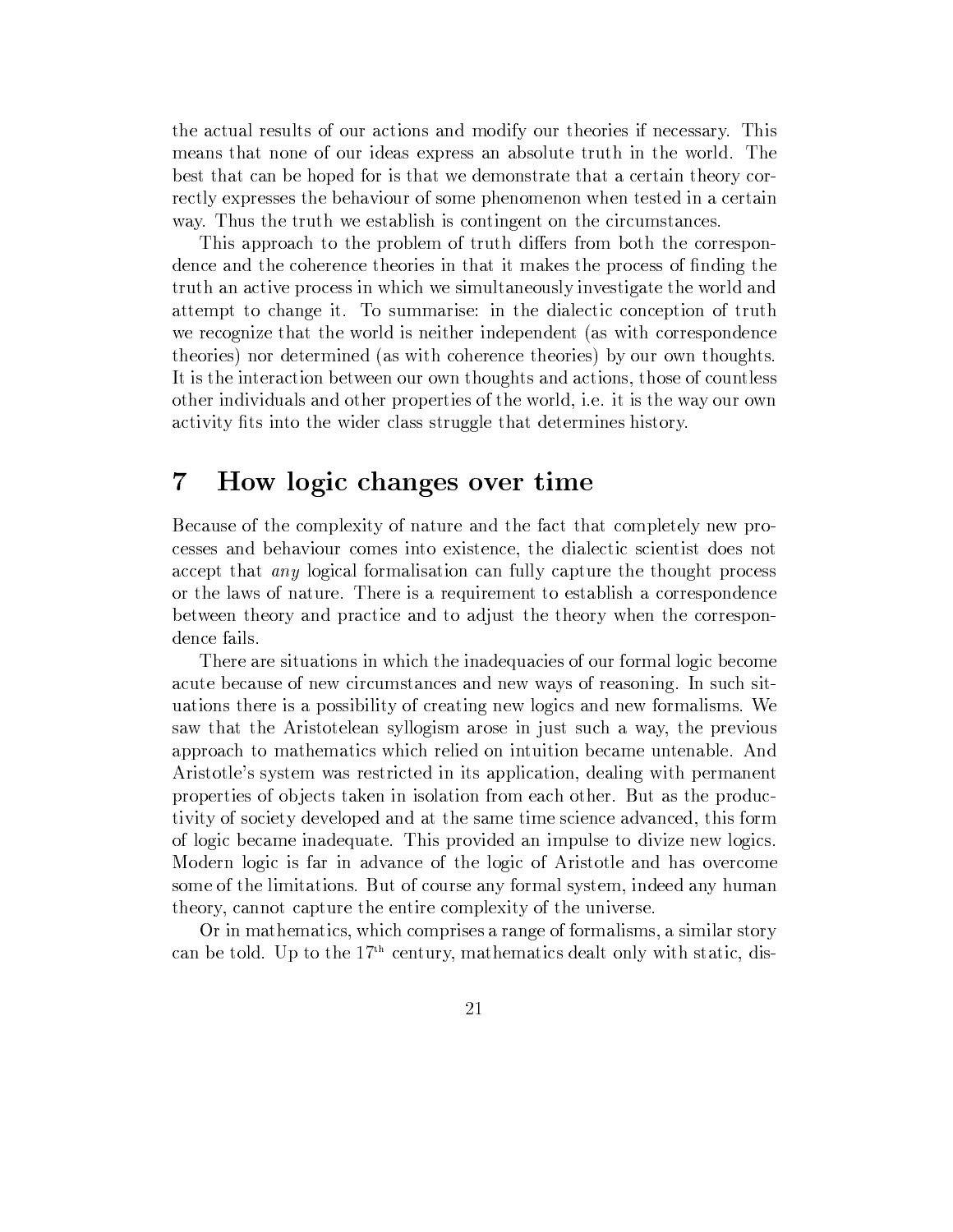crete quantities (as well as geometry, which was not related to arithmetic or algebra until the time of Descartes). But changes in technology and science meant that it was necessary to handle the notion of instantaneous change. The language of mathematics was quite incapable of doing this. Yet mathematicians were able to revolutionize the subject by inventing a whole new language of mathematics which was capable of expressing instantaneous change: that language was the calculus. This revolution was of course problematic, it took 200 years to come up with a satisfactory explanation which could make sense of it. The point is that just as humans have the ability to invent new tools to deal with new problems, so we are able to create new formalisms to model the reasoning process.

Indeed this type of development in formal logic and mathematics is typical of developments throughout science. Engels explains how in its early phase all of the sciences present a very static view of the world. First of all the world is seen as being literally fixed and unmoving; the Ptolomeic system is a system of eternal repetition; the geology of the earth's surface is unchanging; the species date from the creation; and human nature and human society are also permanent. One by one these assumptions came under attack. First we had the Copernican revolution, then Kant put forward the nebular theory of the evolution of solar systems. This theory implied that the earth itself had evolved and put into question the idea of a fixed geology and thereby questioned the dogma of an unchanging collection of species. Later, these subjects also were revolutionised showing that the surface of the earth and the organisms populating it have undergone a history.<sup>15</sup> Marx's theory of history showed human societies developing in history on the basis of the class struggle. Later, Freud put forward a theory in which the human psychology represented a struggle between different parts.

So formal reasoning is not different in this respect to other sciences, except that it operates at a more abstract level. We are engaged in a process of developing new formalisms to help clarify our reasoning. These logical formalisms are applied and tested in applications in other sciences, in everyday phenomena or in logic and mathematics themselves. As the sciences become more sophisticated and abstract we need to overcome the contradictions internal to our scientific theories and we must demonstrate their rational consistency. For this, the techniques of formal logic and proof are well suited. As we develop new modes of reasoning in science we may find

 $15$  For a fuller and surprisingly up to date account of this piece of history see [Engels1968].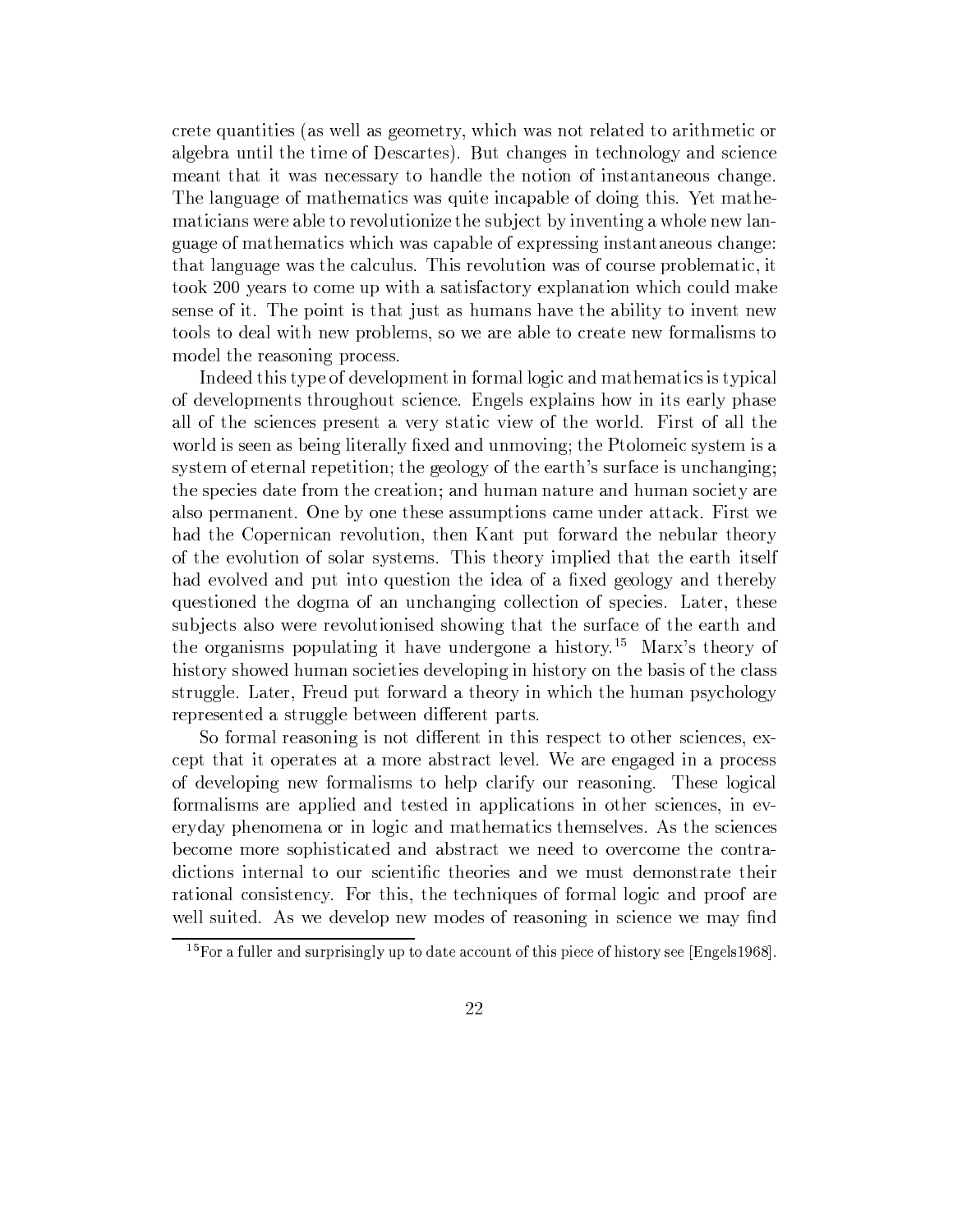the logical formalisms to be inadequate. This motivates the development of new logics.

Materialist dialectics is the best philosophical framework within which we can scientifically investigate and discover the properties and laws of our world and how it can be changed. But it is not a substitute for this scientific study. It does not ensure that our investigations will be successful, nor that others who are not thinking dialectically won't come up with advances in the scientific theory. Isaac Newton, for example, held to a Christian philosophy quite distinct from dialectical materialism but was still able to produce some of the greatest advances in science so far. But when science investigates our own thinking and our own society we cannot stand at a distance and look from the outside, and the need for a dialectical, materialist framework becomes more pressing.

Yet dialectics is not magic and will not produce the right answers on its own. Dialectics is not economics: Marx did not write Capital purely on the basis of the dialectic, it was necessary for him to make a detailed study of economic theory and the working of capitalism. Similarly, dialectics is not logic, not in the sense of a system that derives conclusions from premises, and it does not tell us the correct form of logic or the correct way to model rational thought. Formal logic is a tool which can be used to analyse and clarify the reasoning process. For Marxists, who seek to explain how the world works and how it can be changed, a formalisation of the reasoning process can only be helpful. But the material that we use this tool on, human thought, is not immutable. And the tool also must be developed and extended.

#### Conclusion 8

Strangely enough, logic is a political subject. Starting with the technical side, we have seen that the adoption of predicate logic as the basis of reasoning can lead to logical atomism. This encourages a view of the world in which the key unit is the individual. With one more step we arrive at Margaret Thatcher's conclusion: "there is no such thing as society".

But the other political aspect of logic concerns the function of logic for society. The class that runs our system has no logical explanation about how their system works. When the system is expanding, capitalists fall over themselves in their efforts to expand production even though this inevitably leads to a crisis later on. There is a certain narrow justification for this in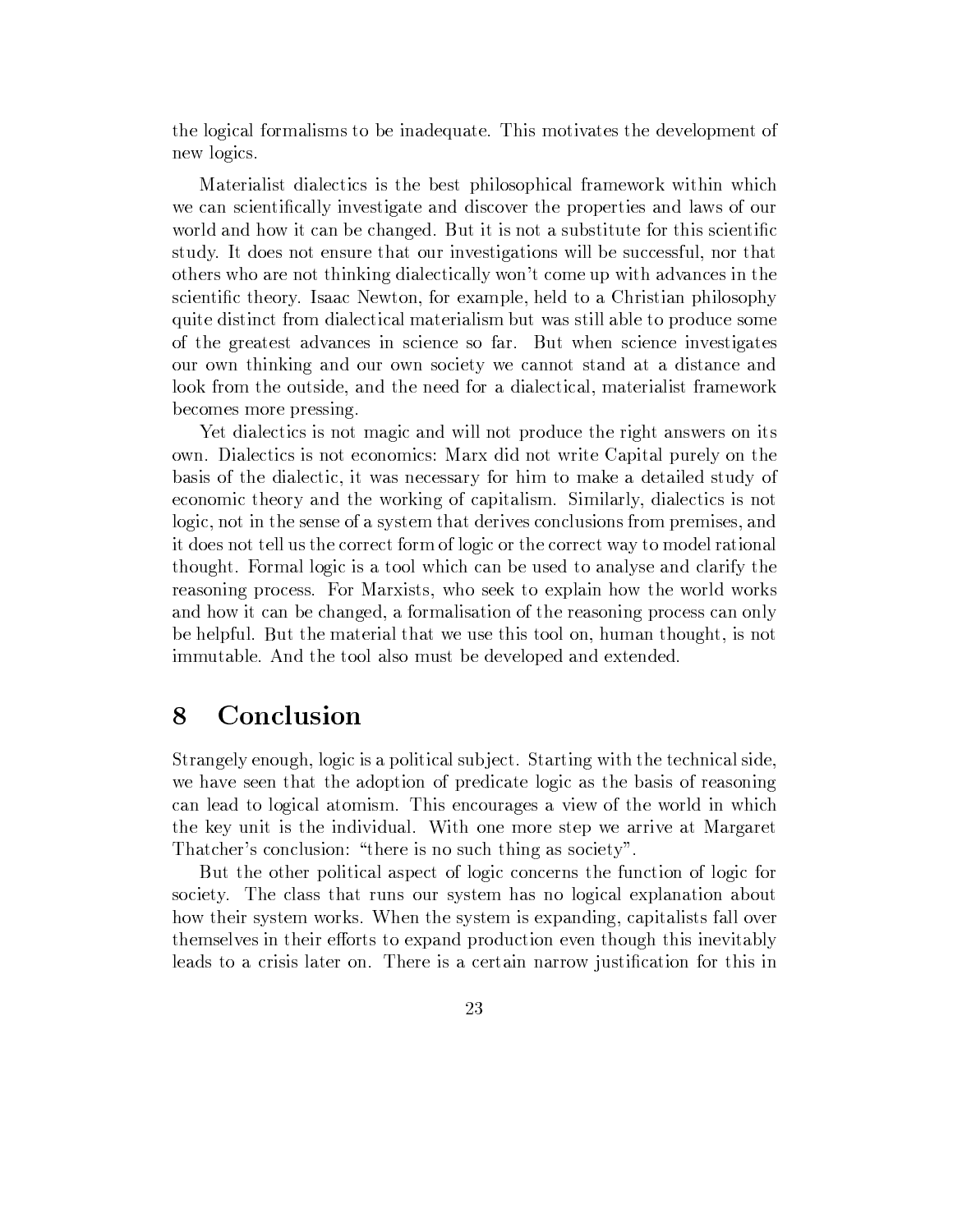that the capitalist who does this most effectively will be among the ones that survives the crisis, but there is no logic to this for the system overall. When the system goes into crisis, it is not logical for governments and banks to implement austerity measures, to cut spending on welfare and to depress wages when this only exacerbates the tendency to overproduction and crisis. It is not logical to use more resources on means of warfare and destruction than on health and education — at least these policies do not follow from the premises that are usually given.

Of course Capitalism recruits scientists and professors who are experts in formal logic. Yet there is no correspondence between the elaborate theories of logic that exist in the academies and universities and the irrationality of the way the system actually works. To leave these two features separate from each other is to miss the whole point of logic which must surely be to *clarify* the process of rational thought in order to help bring about a rational way of doing things. That is not to say that every aspect of formal logic must have an immediate application to the problems in hand. But if the subject as a whole has no link to significant problems facing society then it risks stagnation and aimlessness.

Marxists, on the other hand, do have a coherent and logical explanation of how the system works, why it is a system in motion and therefore in transition, why it has a tendency towards crises, how crises create opposition and resistance and how in the right circumstances and with the right theories it is possible for us to intervene in the conflicts created by the system in order to change it to a different system based on rational, logical planning. The great strength of Marxism is the clarity of these arguments. It can only weaken our case if there are parts of our argument which are hidden in darkness.

In the current period the system is undergoing profound and rapid changes. The collapse of the Russian empire and the apparent triumph of the free market has not led to a period of peace and prosperity as we were told by the advocates of the system, but to a period of war, instability and economic ruin for large parts of the world. These changes are also creating a realignment on the left. Stalinism, the ideology that held back two generations of socialists, is overthrown. The War on Terrorism is creating a level of opposition to the system not seen for quite some time. All over the world, people will be looking for solutions to the disaster that is Capitalism. Some of these people will have very confused, illogical ideas about how to change things. A prominent theory that will attract many is reformism, the 'one thing at a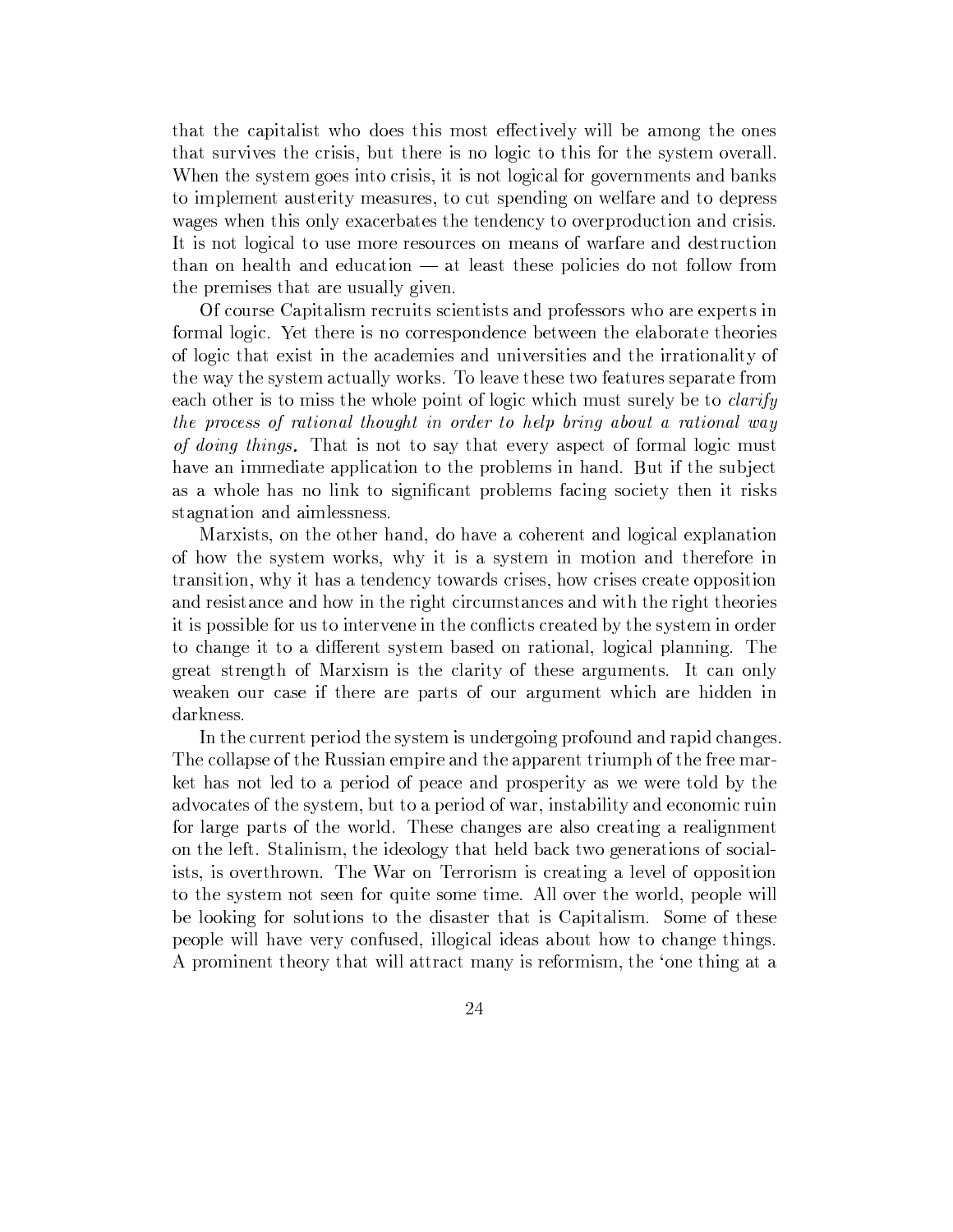time' approach to controlling the system by taking control of the state, bit by bit. The reformist parties are also currently going through a crisis as their ability to deliver reforms is reduced to nil. The reformist argument is quite undialectic. At its heart there is a separation of the economic from the political — let the politicians handle the politics while the trade unionists deal with narrow economic issues and keep a healthy distance between them. The reformists treat the working class as passive beneficiaries of their policies. To improve the attitudes and the lot of workers there is great emphasis on education, but the question of who educates the teachers is left unanswered. Thus change is brought in from outside.

Marxists have a superior explanation in which change results from conflicts internal to the system. We always attempt to overcome the separation of politics and economics — to link the power of workers at the point of production with the ideas and theories needed to overthrow the system. We see the class struggle itself as a far more effective education than that available in the schools and colleges.

In a period of rapid changes we will need to develop our theories and at the same time maintain a dialectic link between theory and practice. If we can ensure that our theory is scientific and logical right to its foundations then our analysis will be more convincing to those we seek to convince and we will also be subject to a logical discipline that will help maintain the correct link between theory and practice and thereby help us intervene in the struggles ahead in a way that makes a decisive difference.

## References

- [Andréka, Madarász, & Németi] Andréka,  $H$ .: Madarász,  $J$ .: and On the logical structure of relativity theories Németi, I.  $(mak$  $changeable, and easy).$ *ing relativity modular,* Kluwer.  $Pro$ visionally accepted to appear with Kluwer. Draft available at http:www.math-inst.hu/pub/algebraic-logic/contents.html.
- [Andréka, Madarász, & Németi1999] Andréka, H.; Madarász, J.; and Németi, I. 1999. Logical analysis of special relativity. In Gerbrandy, J.; Marx, M.; de Rijke, M.; and Venema, Y., eds., JFAK. Essays dedicated to Johan van Benthem on the occasion of his 50th birthday.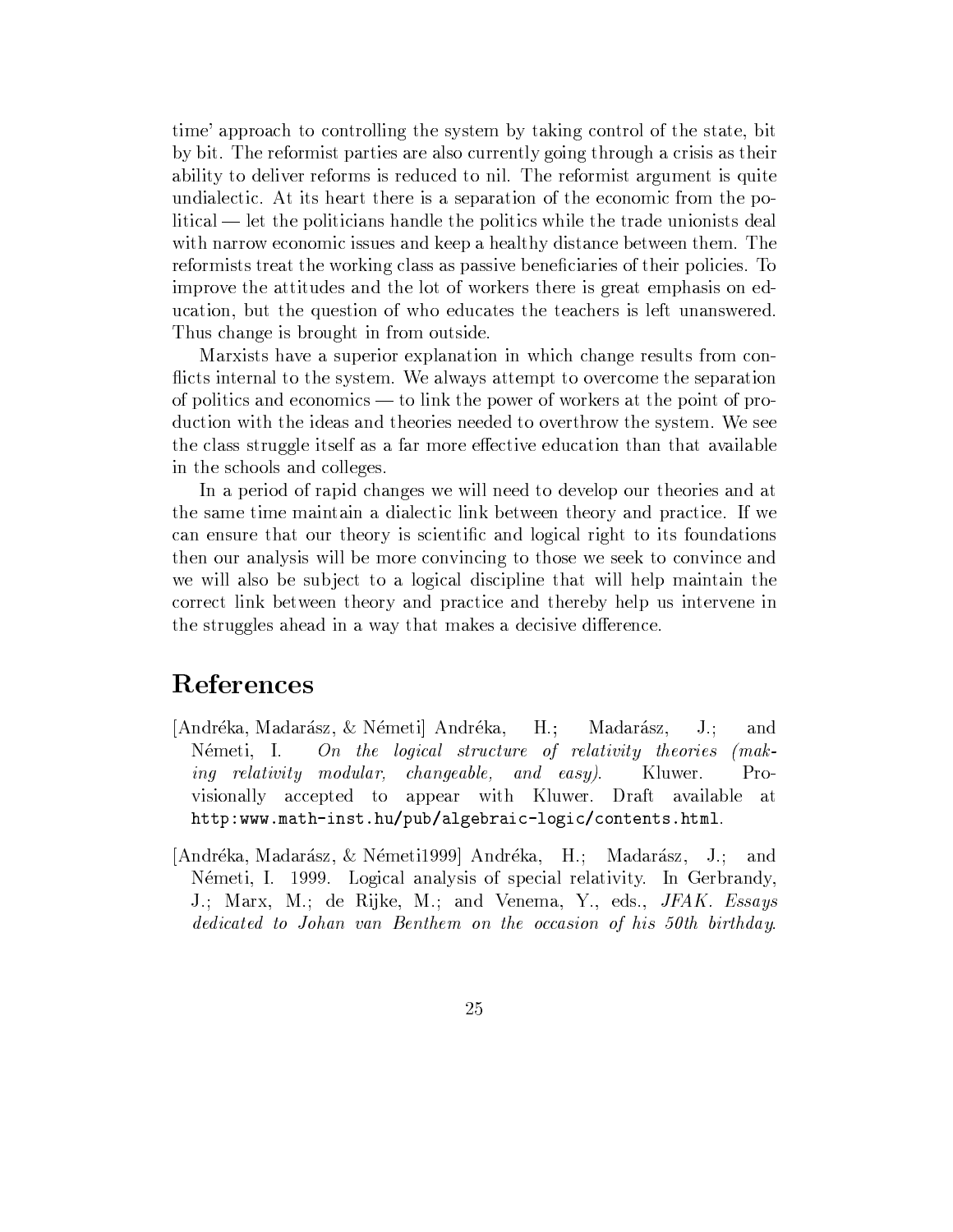http://www.wins.uva.nl/~ j50/cdrom: Vossiuspers, Amsterdam University Press. CD-ROM, ISBN: 90 5629 104 1.

- Aristotle1963 Aristotle. 1963. Categories. Clarendon Aristotle series. Clarendon Press.
- [Arthur1993] Arthur, C. 1993. Hegel's logic and Marx's Capital. In Mosely  $M$ os $93$ .
- [Arthur1998] Arthur, C. 1998. Systematic dialectic. In Science and Society SS98 447-459. Special issue on Dialectics.
- [Avineri1972] Avineri, S. 1972. Hegel's theory of the modern state. Cambridge University Press.
- [de Morgan1860] de Morgan, A. 1860. On the syllogism, no. iv, and on the logic of relations. Transactions of the Cambridge Philosophical Society 10:331-358. Republished in  $de Morgan$ 1966.
- [de Morgan1966] de Morgan, A. 1966. On the syllogism and other logical writings. Rare masterpieces of philosophy and science. Routledge and Kegan Paul. W Stark, ed.
- [Engels1968] Engels, F. 1968. Introduction to dialectics of nature. In Marx and Engles, Collected works. Lawrence and Wishart, London. 338–353.
- [Engels1984] Engels, F. 1984. Anti-Düring. Chicago: Charles K Kerr Publishing Co.
- [Frege1972] Frege, G. 1972. Conceptual notation (Begriffschrift), and related *articles.* Oxford: Clarendon Press. English translation.
- [Haack1978] Haack, S. 1978. Philosophy of Logic. Cambridge University Press.
- [Hampson1968] Hampson, N. 1968. The Enlightenment. Penguin.
- $[Hegel1830]$  Hegel, G. 1830.  $Logic:$ part one of the encylopaeof the philosphical sciences  $(abridge),$ Second subdivision  $dia$ the doctrine of essence. chapter VII. of logic: Available at http://www.ets.uidaho.edu/mickelsen/ToC/Hegel%20Logic%20Toc.htm.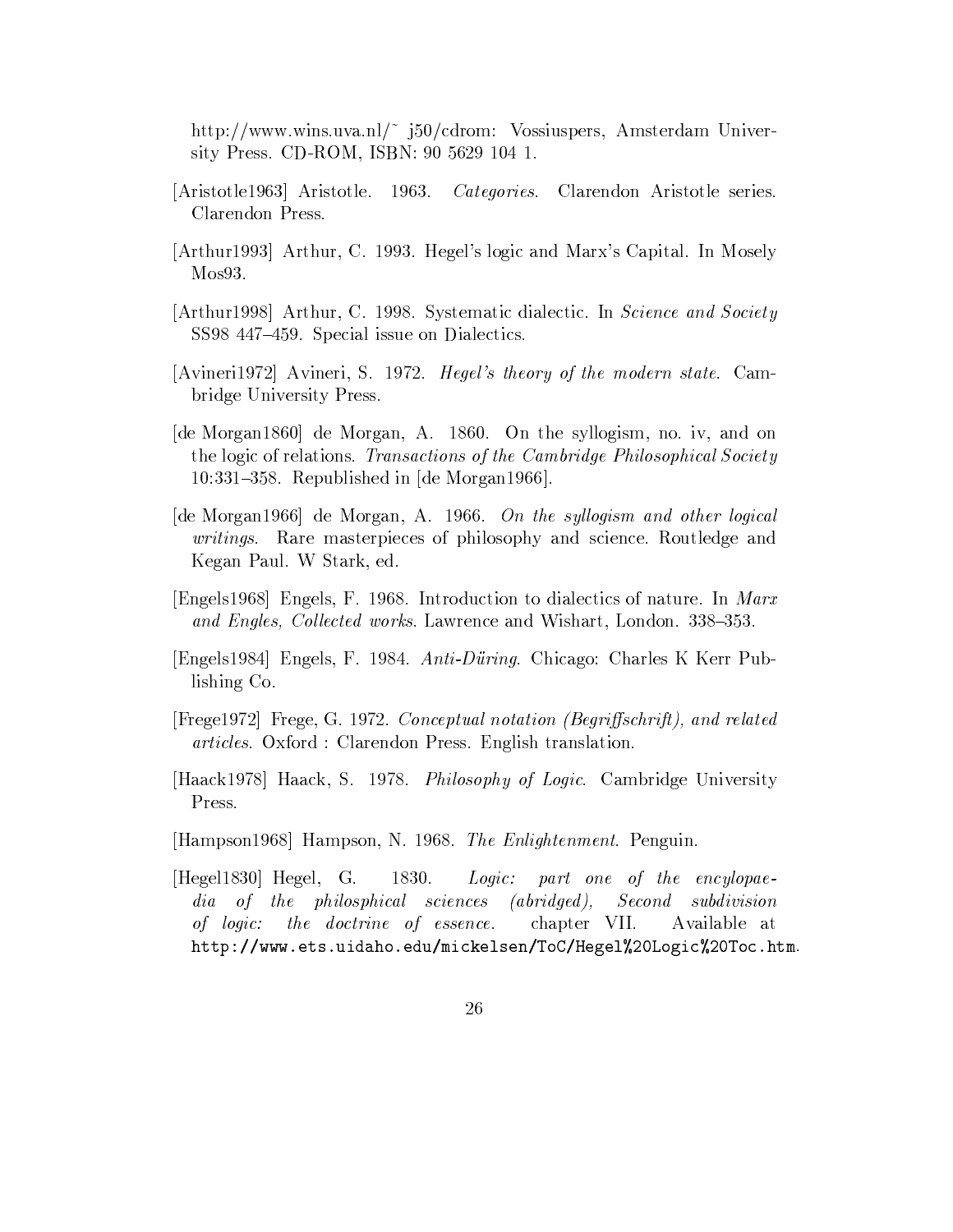- [Hegel1969] Hegel, G. 1969. Science of Logic. Allen and Unwin. Translated into English by A. V. Miller.
- [Hegel1987] Hegel, G. 1987. Topics in the history and philosophy of science: including a translation of Hegel's De orbitis planetarum  $(1801)$ , volume 12 of *Graduate Faculty philosophy journal*. New School for Social Research.
- [Hegel1996] Hegel, G. 1996. The philosophy of right. Prometheus Books. Translated by S Dyde.
- [Hodges1991] Hodges, W. 1991. Logic. Harmondsworth: Penguin Books, second edition.
- [Hrushovski1996] Hrushovski, E. 1996. The Mordell-Lang conjecture for function fields. Journal of the American mathematical society 9(3):667– 690.
- [Kant1992] Kant, I. 1992. Kant's introduction to logic and his essay on the *mistaken subtilty of the four figures.* Thoemmes Press.
- [Kliman1995] Kliman, A. 1995. Review of "Marx's method in Capital: a re-examination". Rethinking Marxism  $8(3):151-153$ .
- [Marx & Engels1977] Marx, K., and Engels, F. 1977. The German Ideology. Lawrence and Wishart, second edition.
- [Marx1954] Marx, K. 1954. The eighteenth Brumaire of Louis Bonaparte. Moscow: Progress, third edition.
- [Marx1973] Marx, K. 1973. Theses on Feuerbach. In Feuerbach: opposition of the materialist and idealist outlooks. Lawrence and Wishart, London.  $92 - 95.$
- [Marx1974] Marx, K. 1974. Capital, volume 1. Lawrence and Wishart. Afterword to the second German edition.
- [Mattick1993] Mattick, P. 1993. Marx's dialectics. In Mosely Mos93.
- [Mosely1993] Mosely, F., ed. 1993. Marx's method in Capital: a reexamination. Humanities Press International.